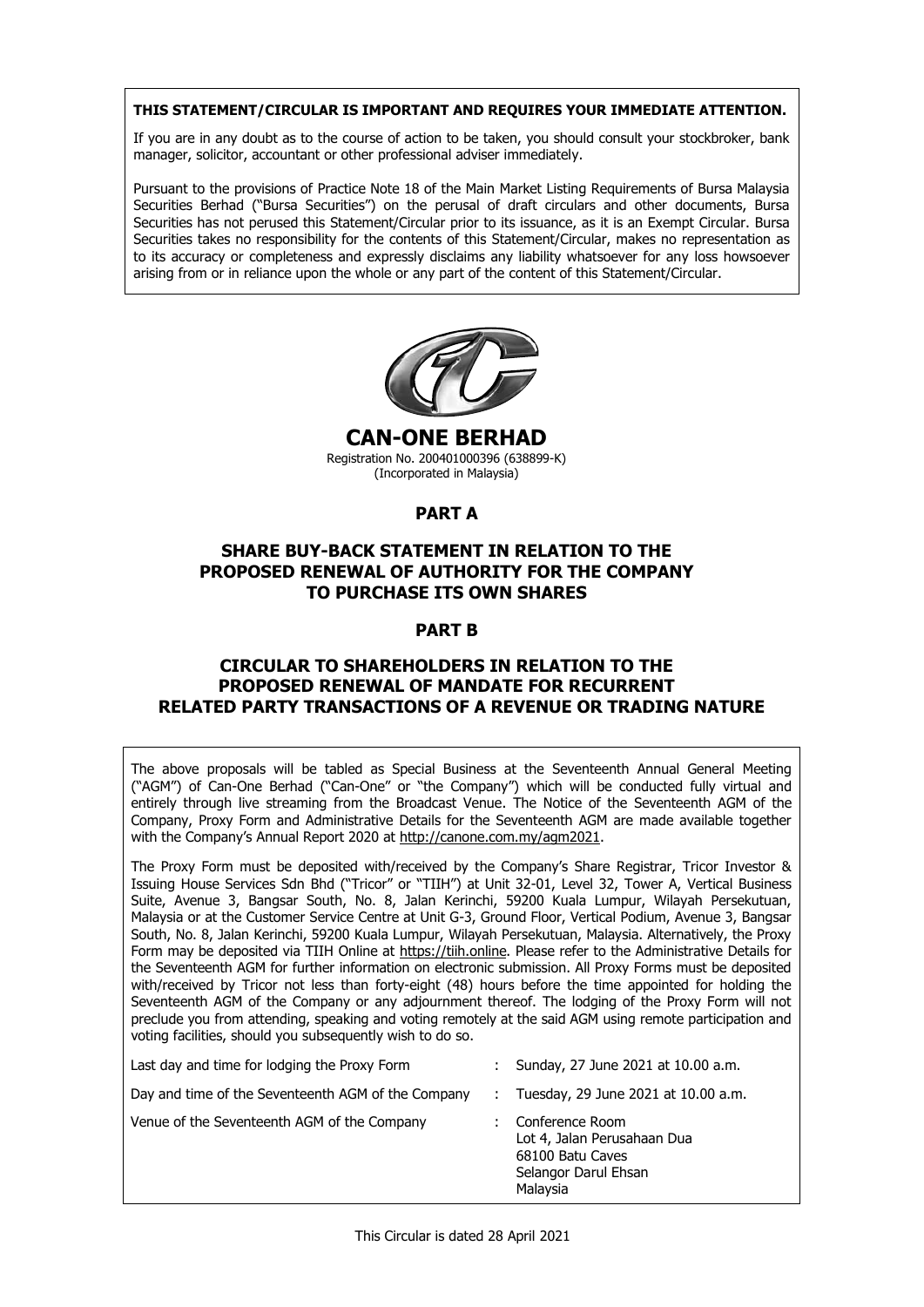# **DEFINITIONS**

In this Circular, unless otherwise stated, the following abbreviations shall have the following meanings:

| Act                           |    | Companies Act 2016                                                                                                       |  |  |
|-------------------------------|----|--------------------------------------------------------------------------------------------------------------------------|--|--|
| AGM                           | ÷. | Annual General Meeting                                                                                                   |  |  |
| AGB                           |    | Alcom Group Berhad [Registration No. 201701047083 (1261259-V)]                                                           |  |  |
| <b>AGB Group</b>              | ÷  | AGB and its subsidiaries                                                                                                 |  |  |
| AGB Share(s)                  | ÷  | Ordinary shares(s) in AGB                                                                                                |  |  |
| Aik Joo                       |    | Aik Joo Can Factory Sdn Berhad [Registration No. 195701000202<br>(003106-A)], a wholly-owned subsidiary of Can-One       |  |  |
| AJCan                         | ÷  | AJCan Sdn Bhd [Registration No. 198301001399 (096632-P)],<br>a wholly-owned subsidiary of Can-One                        |  |  |
| ALCOM                         |    | Aluminium Company of Malaysia Berhad<br>[Registration<br>No.<br>196001000186 (3859-U)], a wholly-owned subsidiary of AGB |  |  |
| Annual Report 2020            | ÷. | Annual Report of Can-One issued for the financial year ended<br>31 December 2020                                         |  |  |
| <b>ARMC</b>                   | ÷  | Audit and Risk Management Committee                                                                                      |  |  |
| Board                         | ÷  | The Board of Directors of Can-One                                                                                        |  |  |
| Box-Pak                       |    | Box-Pak (Malaysia) Bhd [Registration No. 197401004216 (21338-W)],<br>a subsidiary of Kian Joo                            |  |  |
| Box-Pak Group                 | ÷  | Box-Pak and its subsidiaries                                                                                             |  |  |
| Box-Pak Share(s)              |    | Ordinary share(s) in Box-Pak                                                                                             |  |  |
| <b>Bursa Securities</b>       |    | Bursa Malaysia Securities Berhad [Registration No. 200301033577<br>$(635998-W)]$                                         |  |  |
| Can-One or the Company        | ÷. | Can-One Berhad [Registration No. 200401000396 (638899-K)]                                                                |  |  |
| Can-One Group or the Group    | ÷  | Can-One and its subsidiaries excluding Box-Pak Group                                                                     |  |  |
| Can-One International         | ÷. | Can-One International Sdn Bhd [Registration No. 200601010179<br>(729929-K)], a wholly-owned subsidiary of Can-One        |  |  |
| Can-One Share(s) or Shares(s) | ÷. | Ordinary share(s) in Can-One                                                                                             |  |  |
| Canzo                         |    | Sdn<br>Bhd<br>[Registration]<br>No.<br>200301028408<br>$(630828-H)],$<br>Canzo<br>a wholly-owned subsidiary of Can-One   |  |  |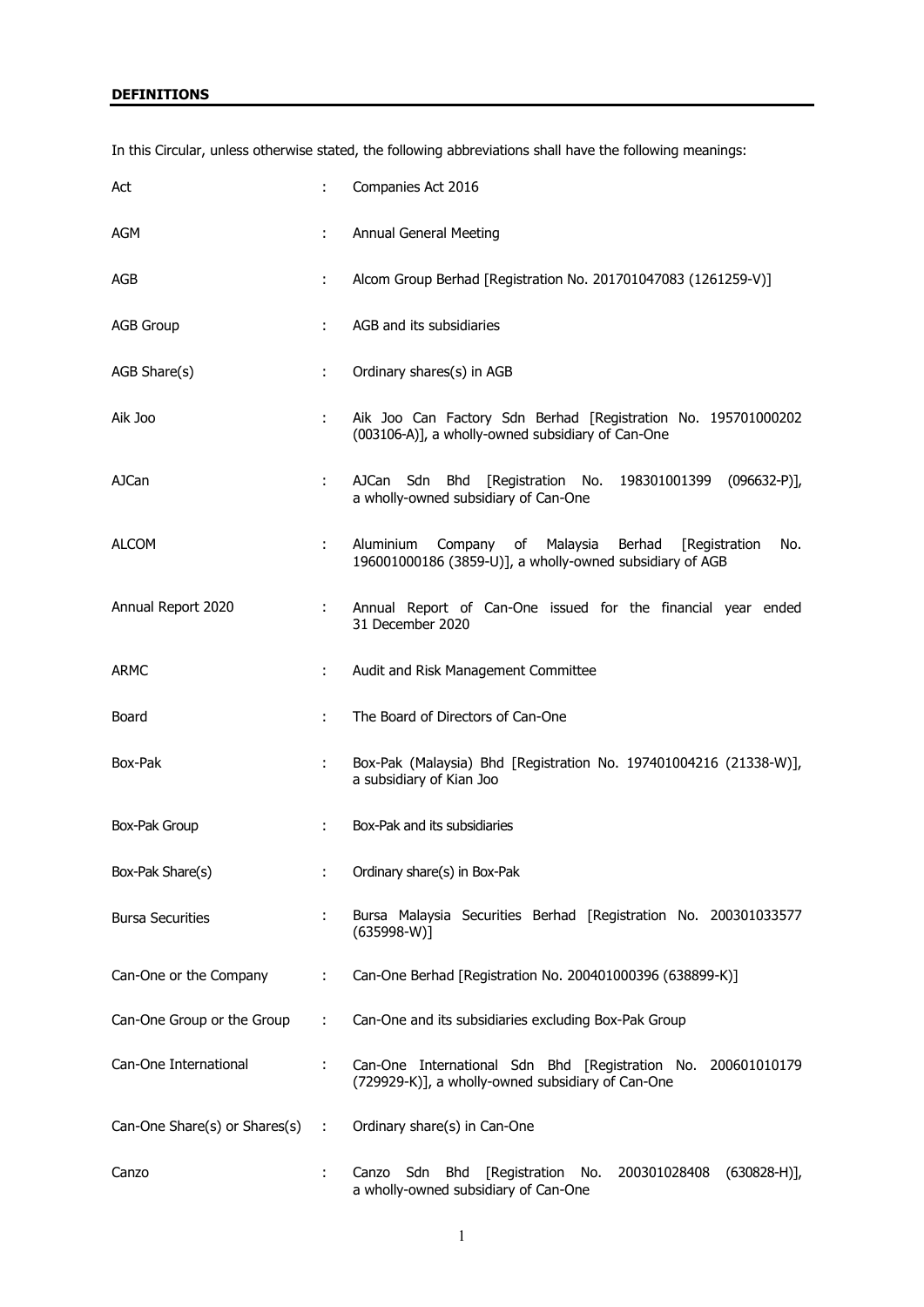| <b>CMSA</b>                 |    | Capital Markets and Services Act 2007                                                                                                                                                                                                                                                                                                                                                                                                          |  |
|-----------------------------|----|------------------------------------------------------------------------------------------------------------------------------------------------------------------------------------------------------------------------------------------------------------------------------------------------------------------------------------------------------------------------------------------------------------------------------------------------|--|
| Code                        | ÷  | Malaysian Code on Take-Overs and Mergers 2016                                                                                                                                                                                                                                                                                                                                                                                                  |  |
| Director(s)                 | ÷. | Shall have the meaning given in Section 2(1) of the CMSA and for the<br>purpose of the Proposed Renewal of Mandate, includes any person who is or<br>was within the preceding six (6) months of the date on which the terms of<br>the transaction were agreed upon, a director or a chief executive officer of<br>Can-One or its subsidiary or holding company, in accordance with the<br>definition in Chapter 10 of the Listing Requirements |  |
| <b>Eller Axis</b>           | t. | Eller Axis Sdn Bhd [Registration No. 200001003247 (505852-K)],<br>a Substantial Shareholder and Major Shareholder of Can-One                                                                                                                                                                                                                                                                                                                   |  |
| <b>EPS</b>                  | ÷. | Earnings per Share                                                                                                                                                                                                                                                                                                                                                                                                                             |  |
| Grensing                    | ÷. | Grensing Pte Ltd [Registration No. 201133303G], a wholly-owned<br>subsidiary of Can-One held via Newmarq Sdn Bhd [Registration No.<br>200001001091 (503696-U)]                                                                                                                                                                                                                                                                                 |  |
| Hinoki Beverages            | ÷. | Hinoki Beverages Sdn Bhd [Registration No. 201201044752<br>(1029229-A)], a wholly-owned subsidiary of Can-One held via Amber<br>Alliance Sdn Bhd [Registration No. 200501026417 (708551-V)]                                                                                                                                                                                                                                                    |  |
| Kian Joo                    |    | Kian Joo Can Factory Berhad [Registration No. 195801000045<br>(003186-P)], a company in which Can-One and Can-One International<br>have a combined equity interest of 100%                                                                                                                                                                                                                                                                     |  |
| Kian Joo Group              | ÷. | Kian Joo and its subsidiaries excluding Box-Pak Group                                                                                                                                                                                                                                                                                                                                                                                          |  |
| Kian Joo Share(s)           | ÷. | Ordinary share(s) in Kian Joo                                                                                                                                                                                                                                                                                                                                                                                                                  |  |
| <b>Listing Requirements</b> | ÷. | Main Market Listing Requirements of Bursa Securities                                                                                                                                                                                                                                                                                                                                                                                           |  |
| <b>LPD</b>                  |    | 31 March 2021, being the latest practicable date prior to the printing of<br>this Circular                                                                                                                                                                                                                                                                                                                                                     |  |
| Major Shareholder           | ÷. | A person who has an interest or interests in one (1) or more voting<br>shares in a corporation and the number or aggregate number of those<br>shares, is $-$                                                                                                                                                                                                                                                                                   |  |
|                             |    | ten per centum (10%) or more of the total number of voting<br>(a)<br>shares in the corporation; or                                                                                                                                                                                                                                                                                                                                             |  |
|                             |    | five per centum (5%) or more of the total number of voting shares<br>(b)<br>in the corporation where such person is the largest shareholder of<br>the corporation.                                                                                                                                                                                                                                                                             |  |
|                             |    | For the purpose of this definition, "interest in shares" has the meaning<br>given in Section 8 of the Act                                                                                                                                                                                                                                                                                                                                      |  |
| Major Shareholder           | ÷. | For the purpose of the Proposed Renewal of Mandate, a Major<br>Shareholder (as defined above) includes any person who is or was<br>within the preceding six (6) months of the date on which the terms of<br>the transaction were agreed upon, a Major Shareholder of the Company<br>or any other corporation which is its subsidiary or holding company, in<br>accordance with the definition in Chapter 10 of the Listing Requirements        |  |
| <b>NA</b>                   | ÷  | Net assets                                                                                                                                                                                                                                                                                                                                                                                                                                     |  |
| Person(s) Connected         | ÷. | Shall have the same meaning given in Paragraph 1.01, Chapter 1 of the<br><b>Listing Requirements</b>                                                                                                                                                                                                                                                                                                                                           |  |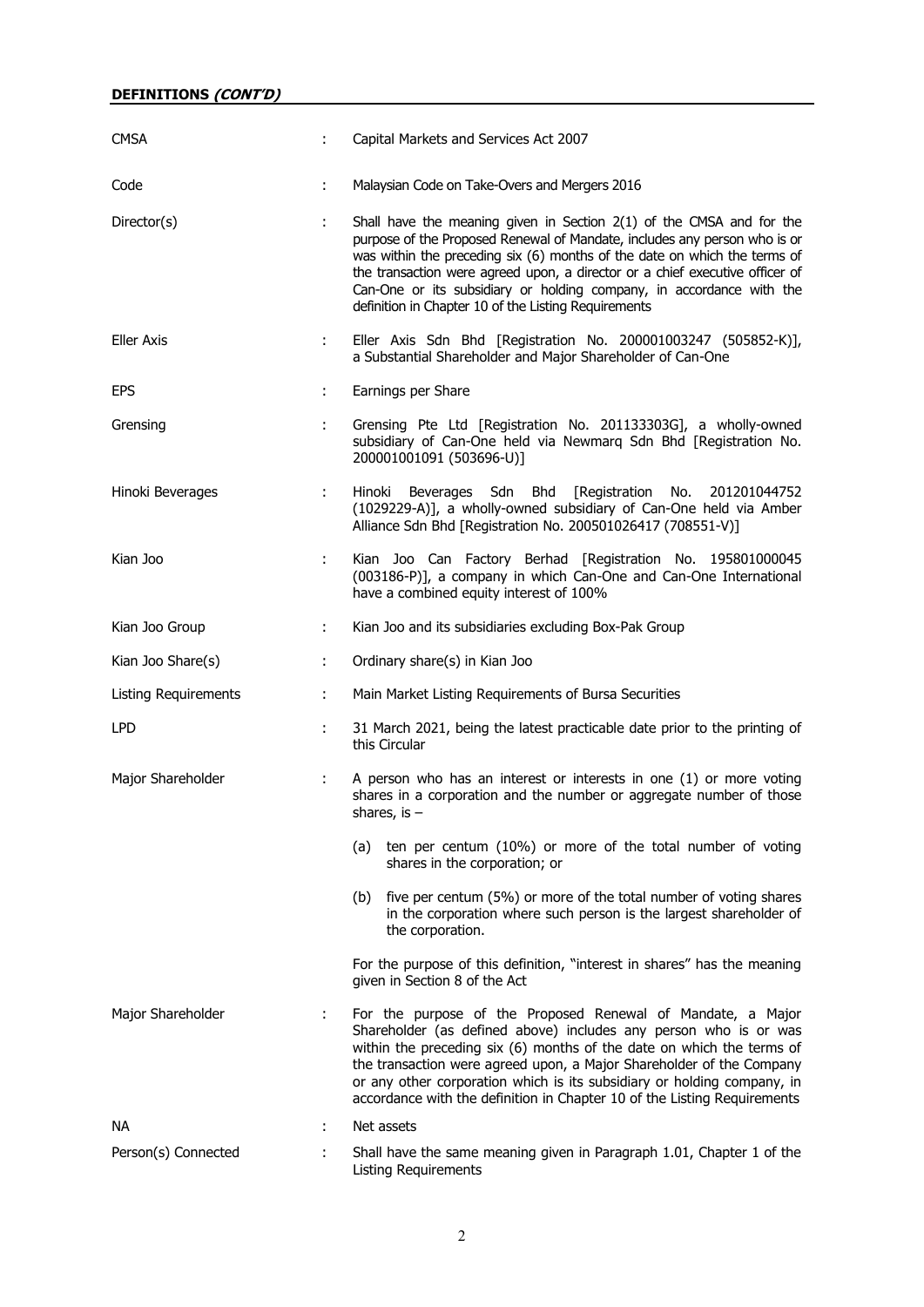### **DEFINITIONS (CONT'D)**

| Proposed Renewal of Authority |   | Proposed renewal of existing authority for Proposed Share Buy-Back<br>obtained on 29 June 2020 from shareholders of the Company                                                                                                                                                                 |
|-------------------------------|---|-------------------------------------------------------------------------------------------------------------------------------------------------------------------------------------------------------------------------------------------------------------------------------------------------|
| Proposed Renewal of Mandate   | ÷ | Proposed renewal of existing mandate for RRPTs obtained from<br>shareholders of the Company on 29 June 2020 as set out in Section 2.4<br>of Part B of this Circular                                                                                                                             |
| Proposed Share Buy-Back       | ÷ | The proposal to enable Can-One to purchase or hold in aggregate such<br>number of its ordinary shares representing not more than ten per<br>centum (10%) of the total number of issued shares of Can-One                                                                                        |
| PT. Corum                     | ÷ | PT. Corum (00053/2/PPM/PMA/2011), a wholly-owned subsidiary of<br>Can-One held via Newmarg Sdn Bhd [Registration No. 200001001091<br>$(503696-U)]$                                                                                                                                              |
| <b>Purchased Shares</b>       | ÷ | Shares purchased pursuant to the Proposed Share Buy-Back                                                                                                                                                                                                                                        |
| <b>Related Party</b>          | ÷ | A Director, Major Shareholder or Person Connected with such Director or<br>Major Shareholder                                                                                                                                                                                                    |
| RM and Sen                    | ÷ | Ringgit Malaysia and Sen respectively                                                                                                                                                                                                                                                           |
| <b>RRPT<sub>S</sub></b>       |   | Transactions entered into or proposed to be entered into by the Group<br>which involve the interest, direct or indirect, of the Related Parties and<br>which are recurrent, of a revenue or trading nature and which are<br>necessary for day-to-day operations of Can-One Group and are in the |
|                               |   | ordinary course of business of Can-One as specified in Section 2.4 of<br>Part B of this Circular                                                                                                                                                                                                |
| Rules                         | ÷ | Rules on Take-Overs, Mergers and Compulsory Acquisitions 2016                                                                                                                                                                                                                                   |
| SC                            | ÷ | Securities Commission Malaysia                                                                                                                                                                                                                                                                  |
| Substantial Shareholder       |   | A person who has an interest or interests in one (1) or more voting<br>shares in Can-One and the number or the aggregate number of such<br>shares, is not less than five per centum (5%) of the aggregate of the<br>total number of all the voting shares in Can-One                            |
| <b>Transacting Party</b>      | ÷ | A party with which the Company or any of its subsidiaries has entered or<br>may or intend to enter into a RRPT under the Proposed Renewal of<br>Mandate                                                                                                                                         |

Unless otherwise stated, the information set out above in relation to the Major Shareholders, Directors and Persons Connected is as at LPD.

Words denoting the singular shall include the plural and vice versa, and words denoting the masculine gender shall, where applicable, include the feminine and/or neuter genders, and vice versa. References to person shall include corporation and vice versa.

Any reference to any enactment in this Circular is a reference to that enactment as for the time being amended or re-enacted.

Any discrepancies in the tables included in this Circular between the amounts listed, actual figures and the totals thereof are due to rounding.

Any reference to time of day in this Circular is a reference to Malaysian time, unless otherwise stated.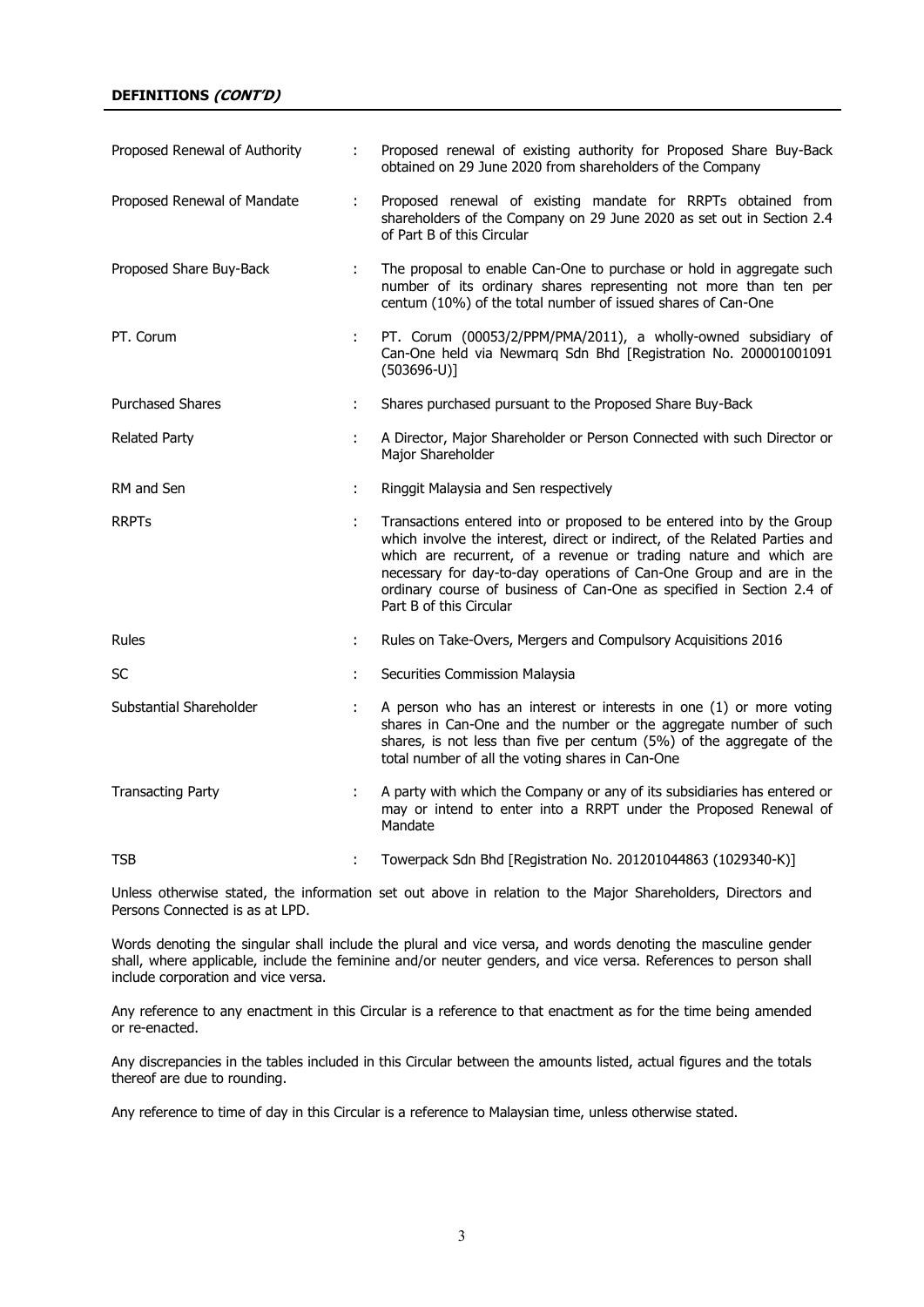### **TABLE OF CONTENTS**

| <b>PART A:</b>  |                                                                                                                                | <b>PAGE</b> |
|-----------------|--------------------------------------------------------------------------------------------------------------------------------|-------------|
|                 | <b>SHARE BUY-BACK STATEMENT IN RELATION TO THE PROPOSED RENEWAL</b><br>OF AUTHORITY FOR THE COMPANY TO PURCHASE ITS OWN SHARES |             |
| $1_{-}$         |                                                                                                                                |             |
| 2.              |                                                                                                                                |             |
| 3.              |                                                                                                                                |             |
| 4.              |                                                                                                                                |             |
| 5.              |                                                                                                                                |             |
| 6.              |                                                                                                                                |             |
| 7.              | IMPLICATION OF THE PROPOSED SHARE BUY-BACK IN RELATION TO THE CODE  12                                                         |             |
| 8.              | PURCHASE, RESALE, TRANSFER AND CANCELLATION OF PURCHASED SHARES                                                                |             |
| 9.              |                                                                                                                                |             |
| 10.             | INTEREST OF DIRECTORS, MAJOR SHAREHOLDERS AND/OR PERSONS CONNECTED                                                             |             |
| 11 <sub>1</sub> |                                                                                                                                |             |
| 12.             |                                                                                                                                |             |
|                 |                                                                                                                                |             |

### **PART B :**

### **CIRCULAR TO SHAREHOLDERS IN RELATION TO THE PROPOSED RENEWAL OF MANDATE FOR RECURRENT RELATED PARTY TRANSACTIONS OF A REVENUE OR TRADING NATURE**

# **LETTER TO SHAREHOLDERS OF CAN-ONE CONTAINING:**

| 2. BACKGROUND INFORMATION IN RESPECT OF THE PROPOSED RENEWAL OF MANDATE 16 |  |
|----------------------------------------------------------------------------|--|
|                                                                            |  |
|                                                                            |  |
|                                                                            |  |
| 6. INTEREST OF DIRECTORS, MAJOR SHAREHOLDERS AND/OR PERSONS CONNECTED      |  |
|                                                                            |  |
|                                                                            |  |
|                                                                            |  |
|                                                                            |  |

### **APPENDIX**

| <b>APPFNDIX</b> | " IRTHER INFORMATION .<br>. ب به برای استفاده استفاده استفاده استفاده استفاده استفاده استفاده استفاده استفاده استفاده استفاده استفاده اس |  |
|-----------------|------------------------------------------------------------------------------------------------------------------------------------------|--|
|                 |                                                                                                                                          |  |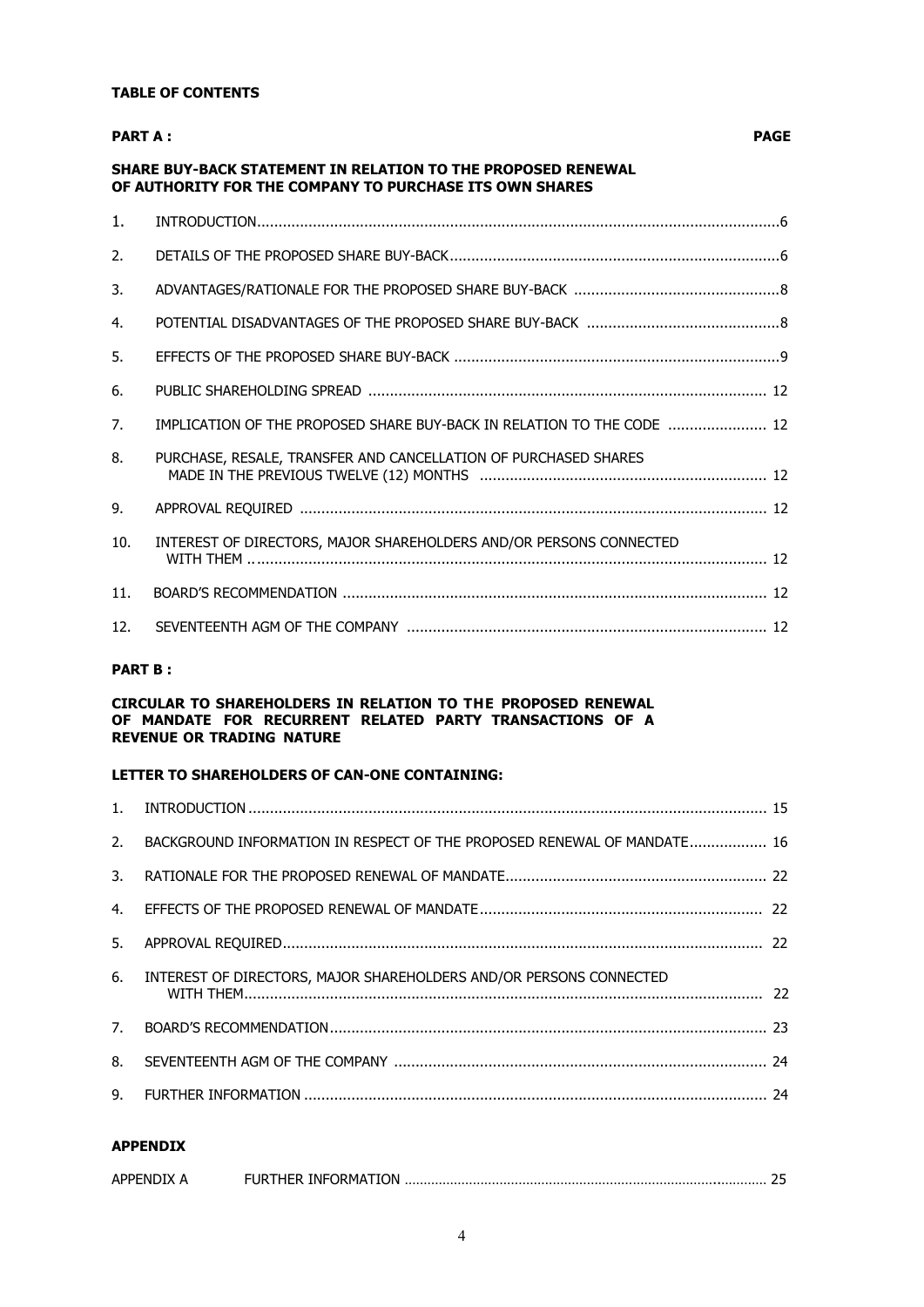**PART A**

**SHARE BUY-BACK STATEMENT IN RELATION TO THE PROPOSED RENEWAL OF AUTHORITY FOR THE COMPANY TO PURCHASE ITS OWN SHARES**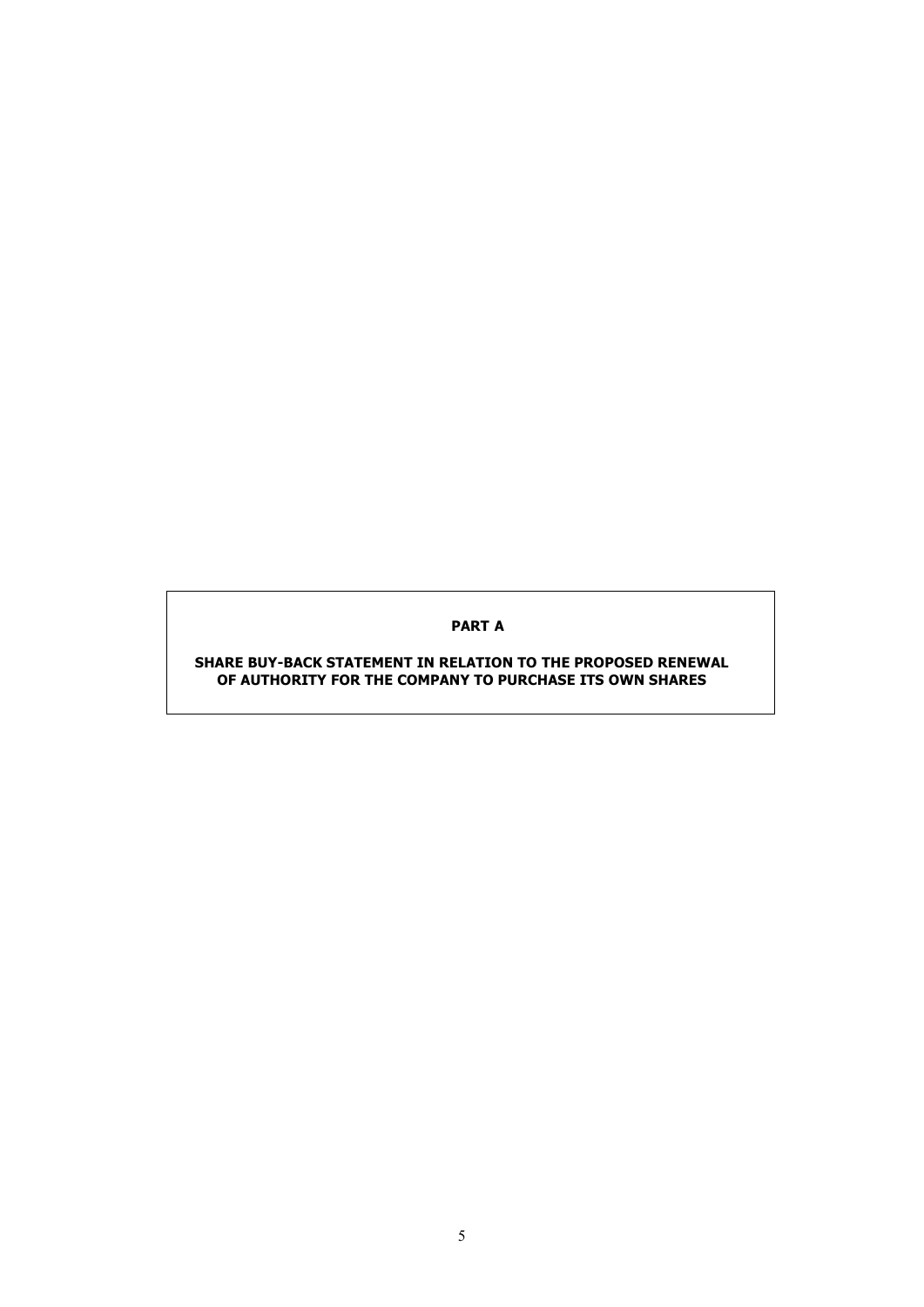### **1. INTRODUCTION**

The shareholders of the Company had on 29 June 2020 approved, inter-alia, the renewal of authority for the Company to purchase such number of Shares of up to ten per centum (10%) of the prevailing total number of issued shares of the Company.

In accordance with the Listing Requirements, the said authority will expire at the conclusion of the forthcoming Seventeenth AGM of the Company unless authority for its renewal is obtained from shareholders of the Company.

Accordingly, on 9 April 2021, the Company announced to Bursa Securities that it intends to seek shareholders' approval for the Proposed Renewal of Authority at the forthcoming Seventeenth AGM of the Company.

The purpose of this Statement is to provide you with the relevant information on the Proposed Share Buy-Back and to seek your approval for the ordinary resolution on the Proposed Renewal of Authority to be tabled at the forthcoming Seventeenth AGM of the Company which will be conducted fully virtual and entirely through live streaming from the Broadcast Venue at the Conference Room, Lot 4, Jalan Perusahaan Dua, 68100 Batu Caves, Selangor Darul Ehsan, Malaysia on Tuesday, 29 June 2021 at 10.00 a.m.

### **2. DETAILS OF THE PROPOSED SHARE BUY-BACK**

The Board proposes to seek from the shareholders of the Company a renewal of authority for the Company to purchase from time to time and at any time, in aggregate such number of Shares representing not more than ten per centum (10%) of the total number of issued shares of the Company as at the time of the purchase, on Bursa Securities through stockbrokers to be appointed by the Company at a later date. Arising from the migration to the no par value regime under the Act, par value is no longer relevant. Pursuant to Section 74 of the Act, as at LPD, the total number of issued shares of the Company is 192,153,000. Hence, the maximum number of Shares which may be purchased by the Company will be 19,215,300 Shares.

The Proposed Share Buy-Back is subject to compliance with the Act and any prevailing laws, rules, regulations, orders, guidelines and requirements issued by the relevant authorities at the time of the purchase including compliance with the public shareholding spread as required by the Listing Requirements.

The authority from shareholders for the Proposed Share Buy-Back, if renewed, will be effective immediately upon the passing of the ordinary resolution to be tabled at the forthcoming Seventeenth AGM of the Company and will continue to be in force until:

- (a) the conclusion of the next AGM of the Company, at which time it shall lapse, unless by ordinary resolution passed at that meeting, the authority is renewed, either unconditionally or subject to conditions; or
- (b) the expiration of the period within which the next AGM of the Company is required by law to be held; or
- (c) revoked or varied by ordinary resolution passed by the shareholders of the Company in a general meeting,

whichever occurs first.

The Proposed Renewal of Authority does not impose an obligation on the Company to purchase its own Shares but rather, it will allow the Board to exercise the power of the Company to purchase its own Shares at any time within the abovementioned time period.

The actual number of Shares to be purchased, the total amount of funds involved for each purchase and the funding of the purchase will depend on, *inter alia*, the market conditions and sentiments of the stock market as well as the availability of retained profits and financial resources available to the Company.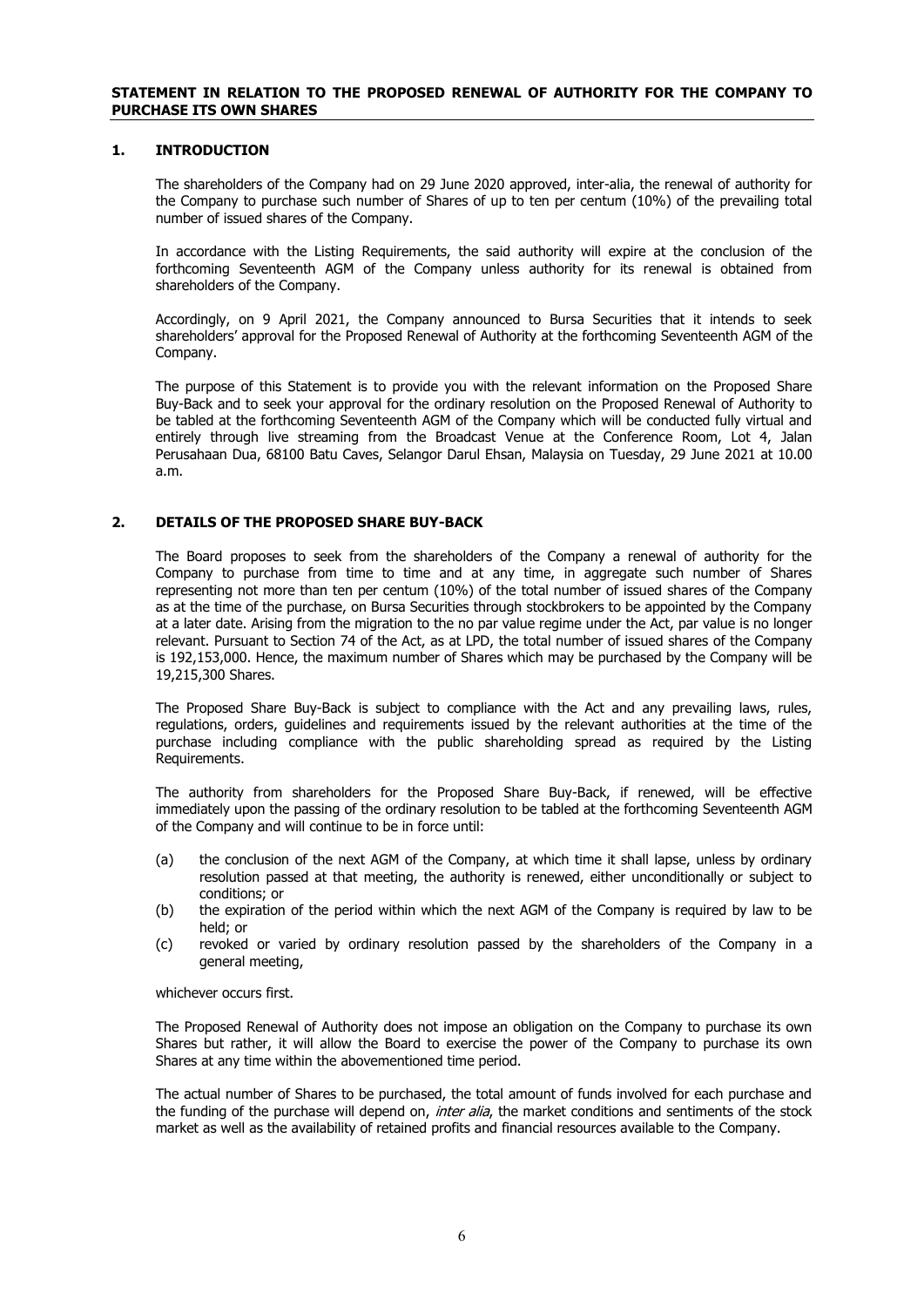### **2.1 Status and Treatment of Purchased Shares**

Pursuant to the provisions of Section 127(7) of the Act, the Board may deal with the Purchased Shares in the following manner:

- (a) cancel the Shares so purchased; or
- (b) retain the Shares so purchased as treasury shares; or
- (c) retain part of the Shares so purchased as treasury shares and cancel the remainder; or
- (d) distribute the treasury shares as share dividends to shareholders; or
- (e) resell the treasury shares or any of the said shares in accordance with the Listing Requirements; or
- (f) transfer the treasury shares, or any of the said shares as purchase consideration; or
- $(g)$  transfer the treasury shares, or any of the shares for the purposes of or under an employee's share scheme; or
- (h) cancel the treasury shares or any of the said shares.

Appropriate announcement(s) and notice(s) will be made to Bursa Securities and the relevant authorities in respect of the Board's decision on the treatment of the Purchased Shares in compliance with the Listing Requirements and the Act. The Board may decide to cancel the Purchased Shares if the cancellation of the said shares is expected to enhance the EPS of the Group and thereby in the long term, have a positive impact on the market price of the Shares. If the Board decides to retain the Purchased Shares as treasury shares, it may distribute the treasury shares as share dividends to the Company's shareholders and/or resell the Purchased Shares in accordance with the Listing Requirements and utilise the proceeds for any feasible investment opportunity arising in future as working capital.

While the Purchased Shares are held as treasury shares, the rights attached to them as to voting, dividends and participation in other distributions and otherwise are suspended, and the treasury shares shall not be taken into account in calculating the number or percentage of Shares or a class of shares in the Company for any purpose including substantial shareholding, takeovers, notices, the requisitioning of meetings, the quorum for a meeting and the result of a vote on resolution at a meeting of the shareholders.

### **2.2 Funding for the Proposed Share Buy-Back**

The Board proposes to allocate a maximum amount not exceeding the retained profits of the Company for the Proposed Share Buy-Back. The retained profits of the Company based on the audited financial statements of the Company for the financial year ended 31 December 2020 was RM946,457,000.

 The Proposed Share Buy-Back will be funded from internally generated funds and/or bank borrowings, the proportion of which will depend on the quantum of purchase consideration as well as the availability of internally generated funds and borrowings and repayment capabilities of the Company at the time of purchase.

 In the event that the Proposed Share Buy-Back is to be partly financed by bank borrowings, this is not expected to affect the Company's repayment capabilities. Although the cash flow of the Company and the Group will be reduced to the extent of the number of Shares bought and the purchase consideration, the Company do not foresee any difficulty and the Proposed Share Buy-Back is not expected to have a negative impact on the financial results of the Group.

 The Board is mindful of the interest of the Company and its shareholders and will be prudent in respect of the Proposed Share Buy-Back exercise.

### **2.3 Price Purchase**

Pursuant to the Listing Requirements, the Company may only purchase its own Shares on Bursa Securities at a price which is not more than fifteen per centum (15%) above the weighted average market price for the Shares for the five (5) market days immediately before the date of the purchase.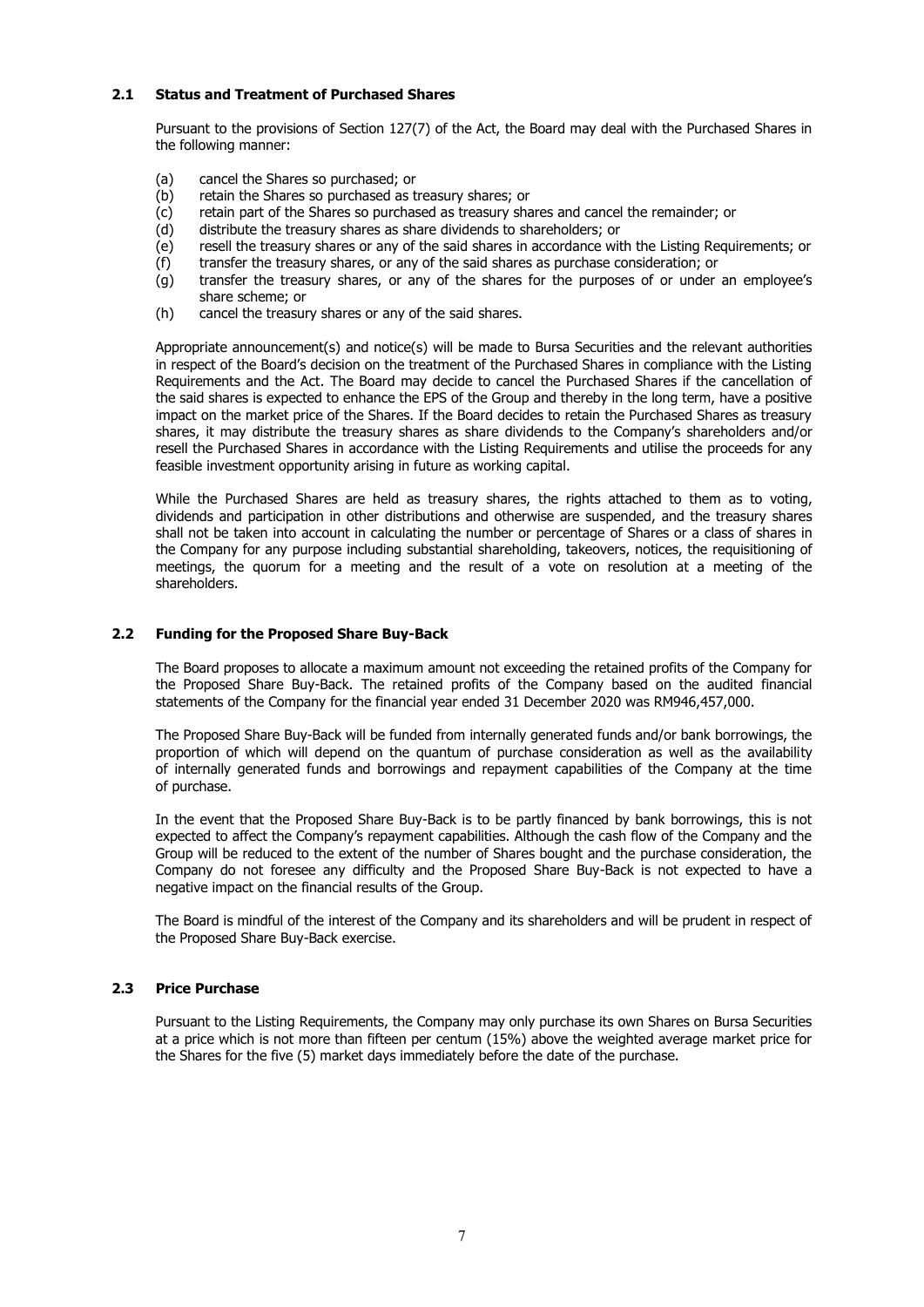### **2.4 Resale or transfer price**

The Company may only resell the Purchased Shares held as treasury shares on Bursa Securities or transfer the treasury shares pursuant to Section 127(7) of the Act at:

- (a) a price which is not less than the weighted average market price for the shares for the five (5) market days immediately before the resale or transfer; or
- (b) a discounted price of not more than five per centum (5%) to the weighted average market price for the shares for the five (5) market days immediately before the resale or transfer provided that:
	- (i) the resale or transfer takes place not earlier than thirty (30) days from the date of purchase; and
	- (ii) the resale or transfer price is not less than the cost of purchase of the shares being resold or transferred.

### **3. ADVANTAGES/RATIONALE FOR THE PROPOSED SHARE BUY-BACK**

The Proposed Share Buy-Back is expected to enhance the EPS and the return on equity in the event of the cancellation of the Shares bought back by the Company which will benefit its shareholders.

The Purchased Shares can also be held as treasury shares and resold in accordance with the Listing Requirements on the market of Bursa Securities at a higher price with the intention of realising a potential gain without affecting the total number of issued shares of the Company.

In the event the treasury shares are distributed as share dividends to shareholders, this would serve as a reward to the shareholders of the Company. In the event the treasury shares are transferred to employees of the Group, this would serve as a reward to the employees of the Group.

The treasury shares can be treated as long term investment. It makes business sense to invest in our own Company as the Board is confident of Can-One's future prospects and performance in the long term.

In addition, the Proposed Share Buy-Back will also provide flexibility for the Company in fine-tuning its capital structure, in terms of the debt and equity composition and the size of equity, as well as to stabilise a downward trend of the market price of Can-One Shares.

### **4. POTENTIAL DISADVANTAGES OF THE PROPOSED SHARE BUY-BACK**

Potential disadvantages of the Proposed Share Buy-Back are as follows:

- (i) the Proposed Share Buy-Back, if exercised, will reduce the financial resources of the Company. This may result in the Company having to forgo other investment opportunities that may emerge in the future or deprive the Company of interest income that may be earned from deposits with licensed financial institutions;
- (ii) the cashflow of the Company may be affected if the Company decides to utilise bank borrowing to finance the Proposed Share Buy-Back;
- (iii) the Proposed Share Buy-Back may reduce the consolidated NA of the Company if the purchase price of Can-One Shares is higher than the consolidated NA of the Company at the time of purchase;
- (iv) as the Proposed Share Buy-Back can only be made wholly out of the retained profits of the Company, it may reduce the amount of retained profits available for distribution in the form of cash dividends to the shareholders of the Company in the event that the Purchased Shares are cancelled, or if the Purchased Shares are held as treasury shares and are subsequently sold on the market of Bursa Securities at a loss.

However, the financial resources of the Company may increase if the Purchased Shares held as treasury shares are resold in the market at prices higher than the purchase price. Therefore, the Proposed Share Buy-Back will be undertaken only after due consideration of the financial resources of the Company. The Board will be mindful of the interests of the Company and its shareholders when undertaking the Proposed Share Buy-Back.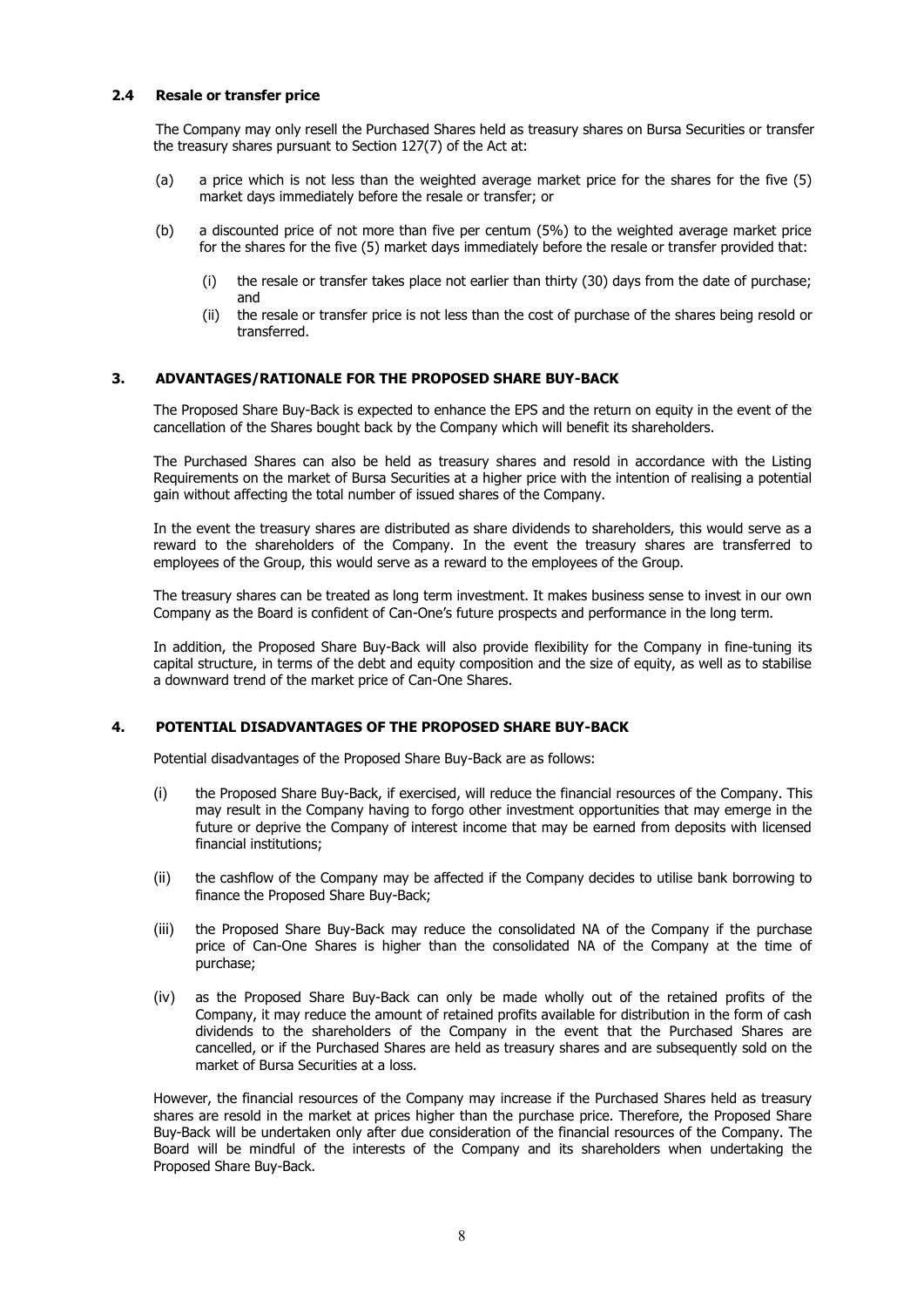### **5. EFFECTS OF THE PROPOSED SHARE BUY-BACK**

### **5.1 Issued Shares**

The effect of the Proposed Share Buy-Back on the number of issued shares of the Company will depend on whether the Purchased Shares are cancelled or retained as treasury shares.

The Proposed Share Buy-Back will result in a reduction of the total number of issued shares of the Company if the Purchased Shares are cancelled. Based on the assumption that the Proposed Share Buy-Back is implemented in full and all the Purchased Shares are cancelled, the effect on the number of issued shares of the Company is illustrated below:

|                                                                                     | <b>No. of Shares</b> |
|-------------------------------------------------------------------------------------|----------------------|
| Existing number of issued Shares as at LPD                                          | 192,153,000          |
| Less:<br>Maximum number of Purchased Shares cancelled                               | (19, 215, 300)       |
| Resultant number of issued Shares upon completion of the Proposed Share<br>Buy-Back | 172,937,700          |

However, there will be no effect on the number of issued shares of the Company if the Purchased Shares are retained as treasury shares, resold or distributed to the shareholders.

### **5.2 NA**

When the Company purchases its own shares, regardless of whether they are retained as treasury shares or are subsequently cancelled, the NA per Share of the Group will decrease if the cost per Share purchased exceeds the NA per Share of the Group at the time of purchase. Conversely, if the cost per Share purchased is below the NA per Share of the Group at the time of purchase, the NA per Share of the Group will increase.

In the case where the Purchased Shares are treated as treasury shares and are subsequently resold on Bursa Securities, the NA per Share of the Group upon resale will increase if the Company realises a gain from the resale, and vice versa. If the treasury shares are distributed as share dividends, the NA of the Group will decrease by the cost of the treasury shares.

### **5.3 Working Capital**

The Proposed Share Buy-Back, if exercised, will reduce the working capital and cashflow of the Group, the quantum of which is dependent, on the number of Shares purchased, the purchase price(s) of the Shares and the funding cost, if any.

However, the working capital and the cashflow of the Group will increase upon resale of the Purchased Shares which are retained as treasury shares. Again, the quantum of the increase in the working capital and cashflow will depend on the actual selling price(s) of the treasury shares and the number of treasury shares resold.

### **5.4 Earnings**

All things being equal, the Proposed Share Buy-Back will result in a lower number of Shares being used for the computation of EPS whether the Shares purchased are subsequently cancelled or retained as treasury shares. The extent of the effect on the EPS of the Group will depend on the purchase price(s) of the Shares, the number of Shares purchased, and the effective funding cost or loss in interest income and/or the opportunity cost in relation to other investment opportunities to the Group.

In the event that the treasury shares are resold on the open market, the EPS of the Group may increase if the Company realises a gain from the sale and vice versa. The effects on the earnings of the Group will depend on the actual selling price(s), the number of treasury shares resold and the effective gain or loss arising from the resale.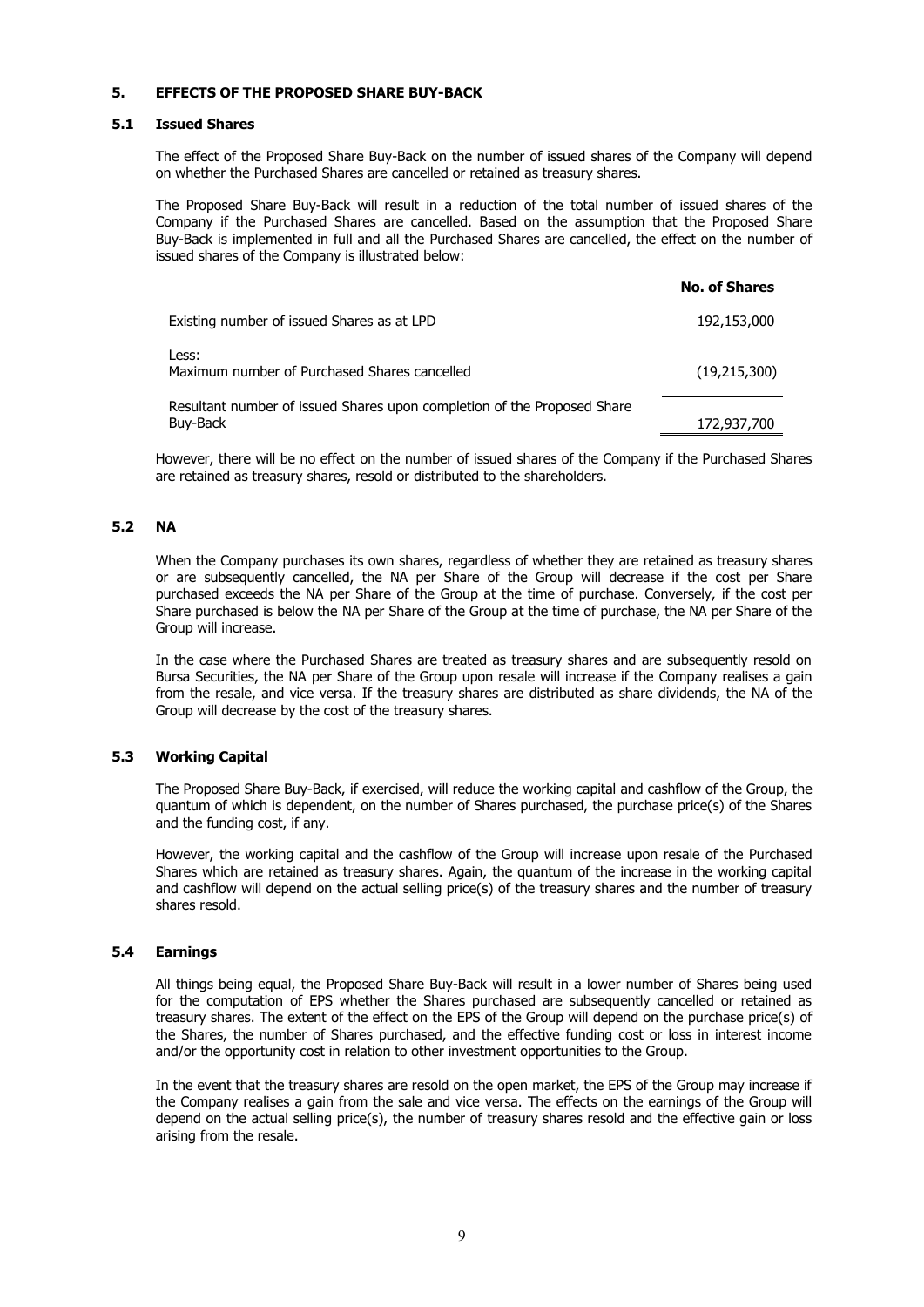### **5.5 Dividends**

The Proposed Share Buy-Back is not expected to have any material effect on the dividend payments of the Company as any dividend to be declared by the Company in the future would be determined by the Board after taking into consideration the performance of the Group and the prevailing economic conditions.

However, as stated in Sections 2 and 3 above, the Board may distribute future dividends in the form of the treasury shares purchased pursuant to the Proposed Share Buy-Back.

**The rest of this page is intentionally left blank**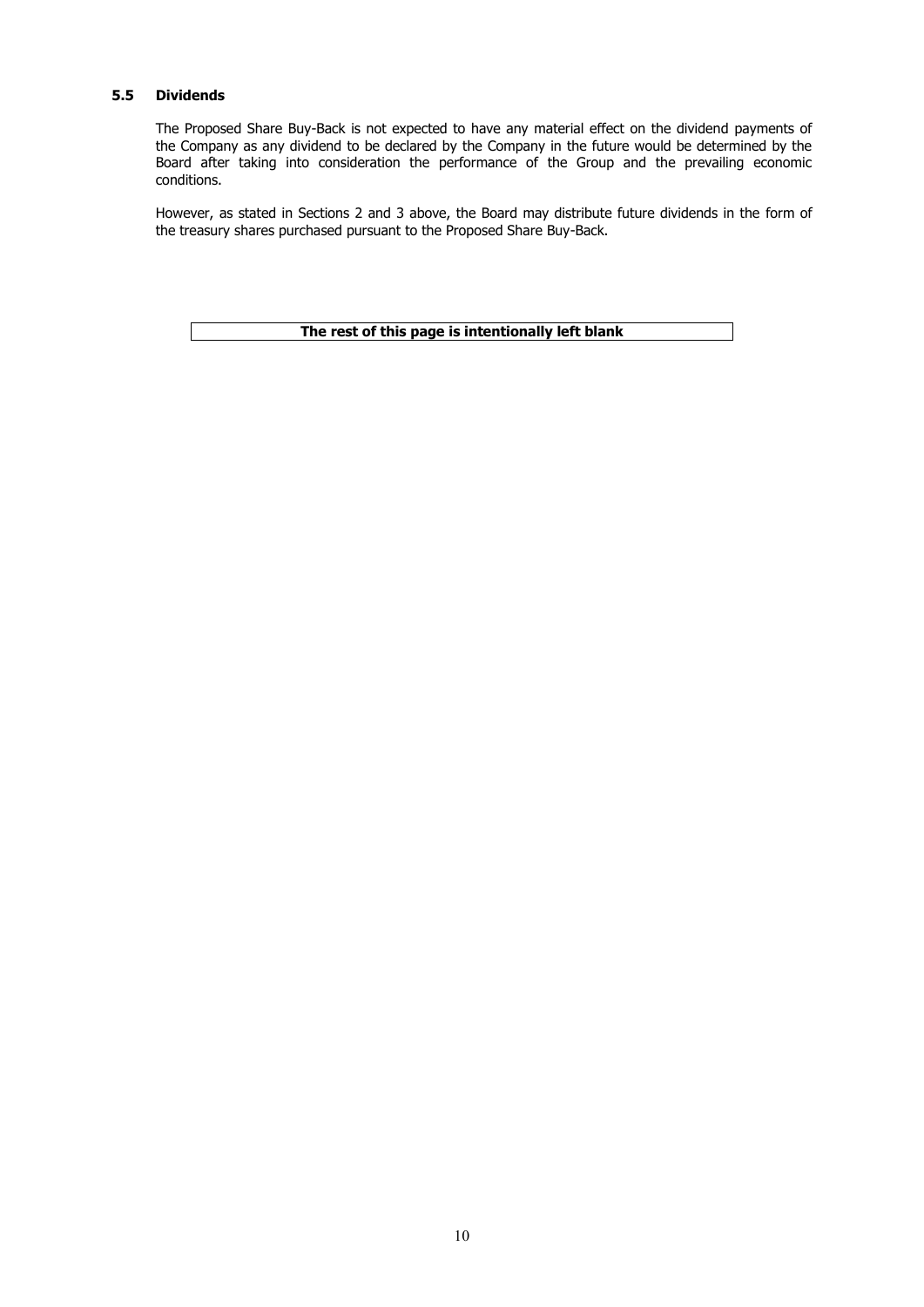Directors' and Substantial Shareholders' Shareholdings **5.6 Directors' and Substantial Shareholders' Shareholdings** 5.6 Based on the Registers of Directors' and Substantial Shareholders' shareholdings as at LPD of the Company and assuming that the Company acquires the maximum<br>number of the Shares authorised under the Proposed Share Buy-Back Based on the Registers of Directors' and Substantial Shareholders' shareholdings as at LPD of the Company and assuming that the Company acquires the maximum number of the Shares authorised under the Proposed Share Buy-Back from shareholders other than the Directors and Substantial Shareholders of the Company and that all the Shares so purchased are fully cancelled, the effect of the Proposed Share Buy-Back on the shareholdings of the Directors and Substantial Shareholders of the Company are as follows: the Company are as follows:

|                                                          |               | As at LPD    |                 |              |               |       | After Proposed Share Buy-Back |              |
|----------------------------------------------------------|---------------|--------------|-----------------|--------------|---------------|-------|-------------------------------|--------------|
| Director/Substantial                                     | <b>Direct</b> |              | <b>Indirect</b> |              | <b>Direct</b> |       | Indirect                      |              |
| <b>Shareholder</b>                                       | No. of Shares | నీ           | No. of Shares   | నీ           | No. of Shares | నీ    | No. of Shares                 | నీ           |
| Dato' Seri Subahan Bin<br>kamal                          | $\mathbf{I}$  | $\mathbf{I}$ | ı               | $\mathbf{I}$ | $\mathbf{I}$  | ı     | ı                             | $\mathbf{I}$ |
| Yeoh Jin Hoe                                             | 7,505,700     | 3.91         | 45,592,981 (a)  | $23.73$ (a)  | 7,505,700     | 4.34  | 45,592,981 (a)                | $26.36$ (a)  |
| Marc Francis Yeoh Min<br>Chang                           | 343,100       | 0.18         | ï               | í.           | 343,100       | 0.20  | ï                             | ï            |
| Chee Khay Leong                                          | 2,054,100     | 1.07         | ı               | $\mathbf{I}$ | 2,054,100     | 1.19  | ı                             | ı            |
| Yeoh Jin Beng                                            | 300,000       | 0.16         | ı               | $\mathbf{I}$ | 300,000       | 0.17  | ı                             | $\mathbf{I}$ |
| Razmi Bin Alias                                          | ï             | ı            | $911, 119$ (b)  | (47)         | ı             |       | $911, 119$ (b)                | 0.53(p)      |
| Foo Kee Fatt                                             | ı             | ı            | ï               | $\mathbf{I}$ | ı             |       | ï                             | ı            |
| Eller Axis                                               | 45,592,981    | 23.73        | ı               | f,           | 45,592,981    | 26.36 | ı                             | ï            |
| Genkho Candoz Sdn Bhd<br>$(^{\circ}GCSB^{\prime\prime})$ | 40,241,700    | 20.94        | ï               | $\mathbf{I}$ | 40,241,700    | 23.27 | ı                             | ï            |
| Teh Khoy Gen                                             | $\mathbf{I}$  | $\mathbf{I}$ | 40,241,700 (c)  | 20.94C       | $\mathbf{I}$  | ı     | 40,241,700 (c)                | 23.27(c)     |

Notes:

(a) Deemed interest via Eller Axis, a company in which he has more than 20% voting shares.

Deemed interest via Eller Axis, a company in which he has more than 20% voting shares.<br>Deemed interest via Iska Tenaga Sdn Bhd, a company in which he has more than 20% voting shares.<br>Deemed interest via GCSB, a company in (b) Deemed interest via Iska Tenaga Sdn Bhd, a company in which he has more than 20% voting shares. e<br>S<br>S<br>S<br>S<br>S<br>S<br>S<br>S<br>S<br><br><br><br><br><br><br><br><br><br><br><br><br><br><br><br><br><br/>

(c) Deemed interest via GCSB, a company in which he has more than 20% voting shares.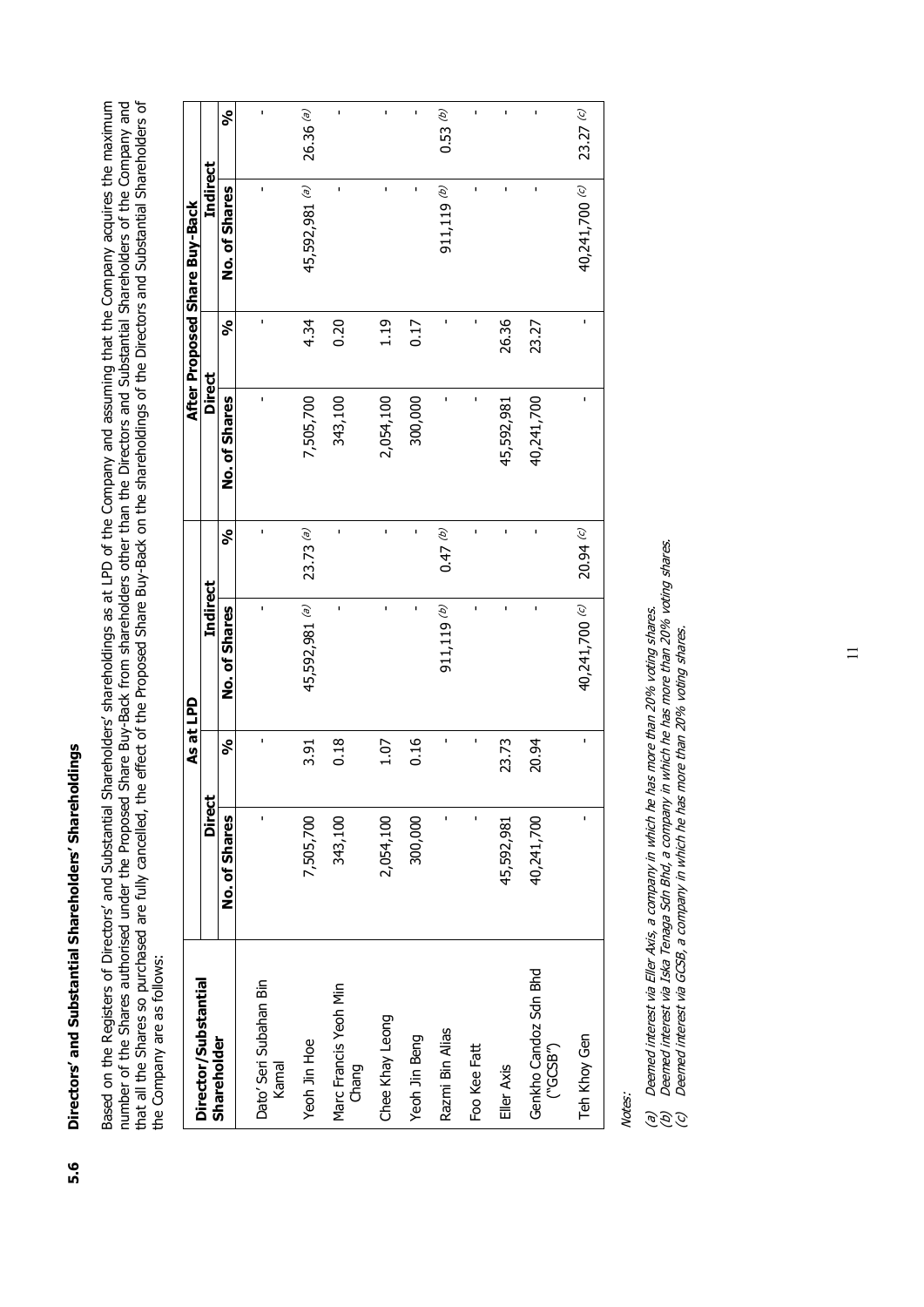### **6. PUBLIC SHAREHOLDING SPREAD**

Based on the Record of Depositors as at LPD, the public shareholding spread of the Company was 48.07%. Assuming the Proposed Share Buy-Back is implemented in full whereby the Company purchases 19,215,300 Shares representing ten per centum (10%) of the total number of issued Shares as at that date from the public shareholders and all the Purchased Shares are cancelled, the public shareholding spread of the Company would be reduced to 42.30%.

As at the date hereof, the Company has yet to determine the actual percentage of its own Shares to be purchased pursuant to the Proposed Renewal of Authority. However, the Company is mindful of the above implication relating to public shareholding spread and will use its best endeavours in purchasing its own Shares to such an extent that it will not result in the Company being in breach of the minimum public shareholding spread of twenty-five per centum (25%).

### **7. IMPLICATION OF THE PROPOSED SHARE BUY-BACK IN RELATION TO THE CODE**

In the event the Proposed Share Buy-Back results in any Director, Major Shareholder and/or parties acting in concert with him/them triggering a mandatory offer obligation under the Code, the affected Director or Major Shareholder will be obliged to make a mandatory offer for the remaining Shares in the Company not held by him/them.

However, an exemption may be sought from the SC by the affected Director or Major Shareholder under Section 219 the CMSA before a mandatory offer obligation is triggered.

### **8. PURCHASE, RESALE, TRANSFER AND CANCELLATION OF PURCHASED SHARES MADE IN THE PREVIOUS TWELVE (12) MONTHS**

The Company has not made any purchase, resale, transfer or cancellation of its own shares in the twelve (12) months preceding the date of this Statement. As at LPD, no treasury shares were held by the Company.

### **9. APPROVAL REQUIRED**

The Proposed Share Buy-Back is subject to the approval of the shareholders at the forthcoming Seventeenth AGM of the Company.

### **10. INTEREST OF DIRECTORS, MAJOR SHAREHOLDERS AND/OR PERSONS CONNECTED WITH THEM**

Save for the proportionate increase in the percentage of shareholdings including, amongst others, the voting rights of the shareholders of the Company as a result of the Proposed Share Buy-Back, none of the Directors and/or Major Shareholders of the Company and/or persons connected with them have any interest, direct or indirect, in the Proposed Share Buy-Back or resale of treasury shares, if any.

### **11. BOARD'S RECOMMENDATION**

The Board, after having considered all aspects of the Proposed Share Buy-Back, is of the opinion that the Proposed Share Buy-Back is in the best interests of the Company. Accordingly, the Board recommends that you vote in favour of the ordinary resolution pertaining to the Proposed Renewal of Authority to be tabled at the forthcoming Seventeenth AGM of the Company.

### **12. SEVENTEENTH AGM OF THE COMPANY**

The Seventeenth AGM of the Company, Notice of which is set out in the Annual Report 2020, will be conducted fully virtual and entirely through live streaming from the Broadcast Venue at the Conference Room, Lot 4, Jalan Perusahaan Dua, 68100 Batu Caves, Selangor Darul Ehsan, Malaysia on Tuesday, 29 June 2021 at 10.00 a.m. for the purpose of considering and, if thought fit, passing the ordinary resolution as set out in the Notice of the AGM to approve and give effect to the Proposed Renewal of Authority.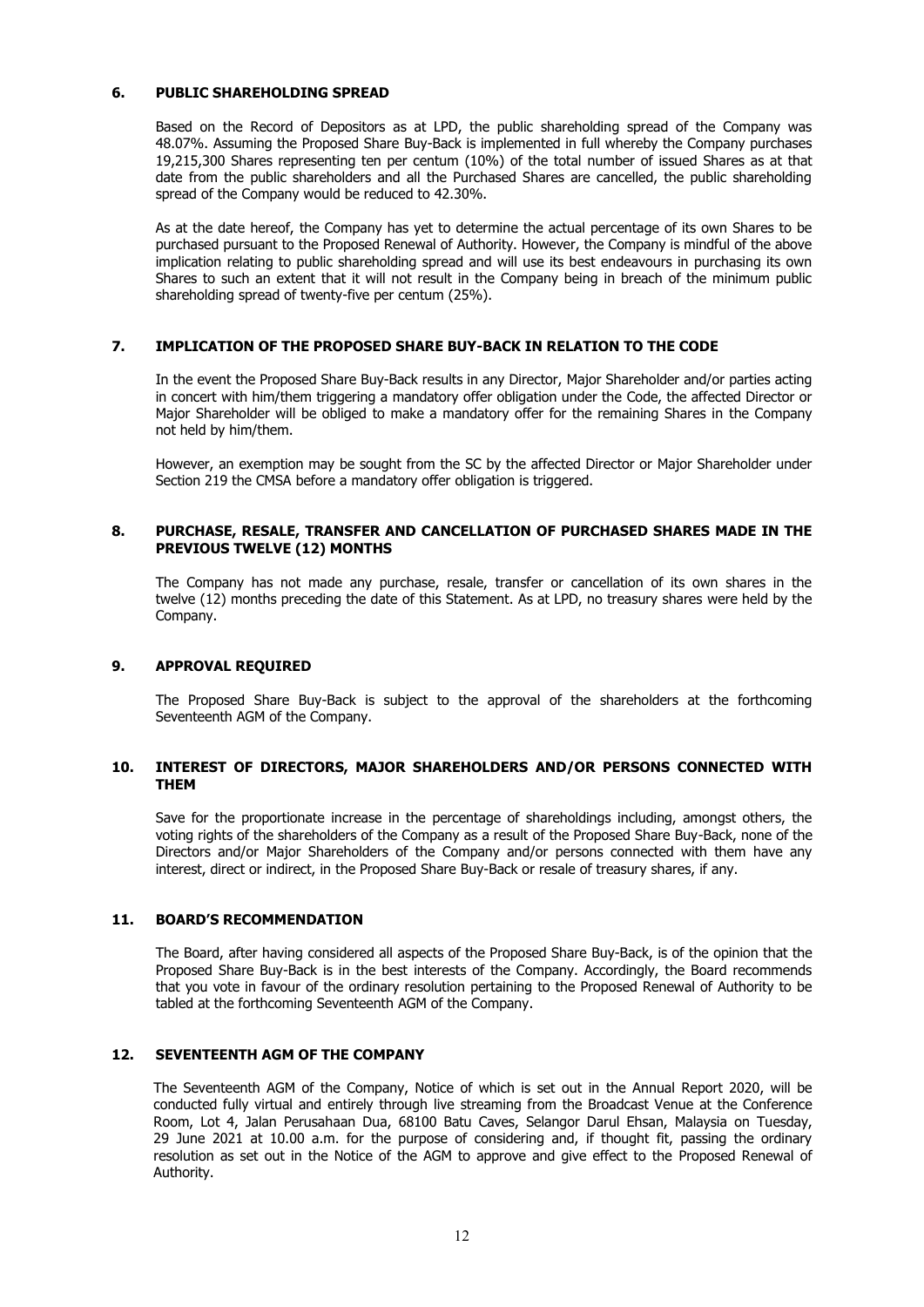### **12. SEVENTEENTH AGM OF THE COMPANY (CONT'D)**

If you are unable to attend, speak and vote remotely at the Seventeenth AGM of the Company, you are requested to complete and return the Proxy Form in accordance with the instructions thereon as soon as possible and in any event so as to arrive at the office of the Company's Share Registrar, Tricor at Unit 32-01, Level 32, Tower A, Vertical Business Suite, Avenue 3, Bangsar South, No. 8, Jalan Kerinchi, 59200 Kuala Lumpur, Wilayah Persekutuan, Malaysia or at the Customer Service Centre at Unit G-3, Ground Floor, Vertical Podium, Avenue 3, Bangsar South, No. 8, Jalan Kerinchi, 59200 Kuala Lumpur, Wilayah Persekutuan, Malaysia. Alternatively, the Proxy Form may be deposited via TIIH Online at https://tiih.online. Please refer to the Administrative Details for the Seventeenth AGM for further information on electronic submission. All Proxy Forms must be deposited with/received by Tricor not less than forty-eight (48) hours before the time appointed for holding the Seventeenth AGM of the Company or any adjournment thereof.

This Share Buy-Back Statement is dated 28 April 2021.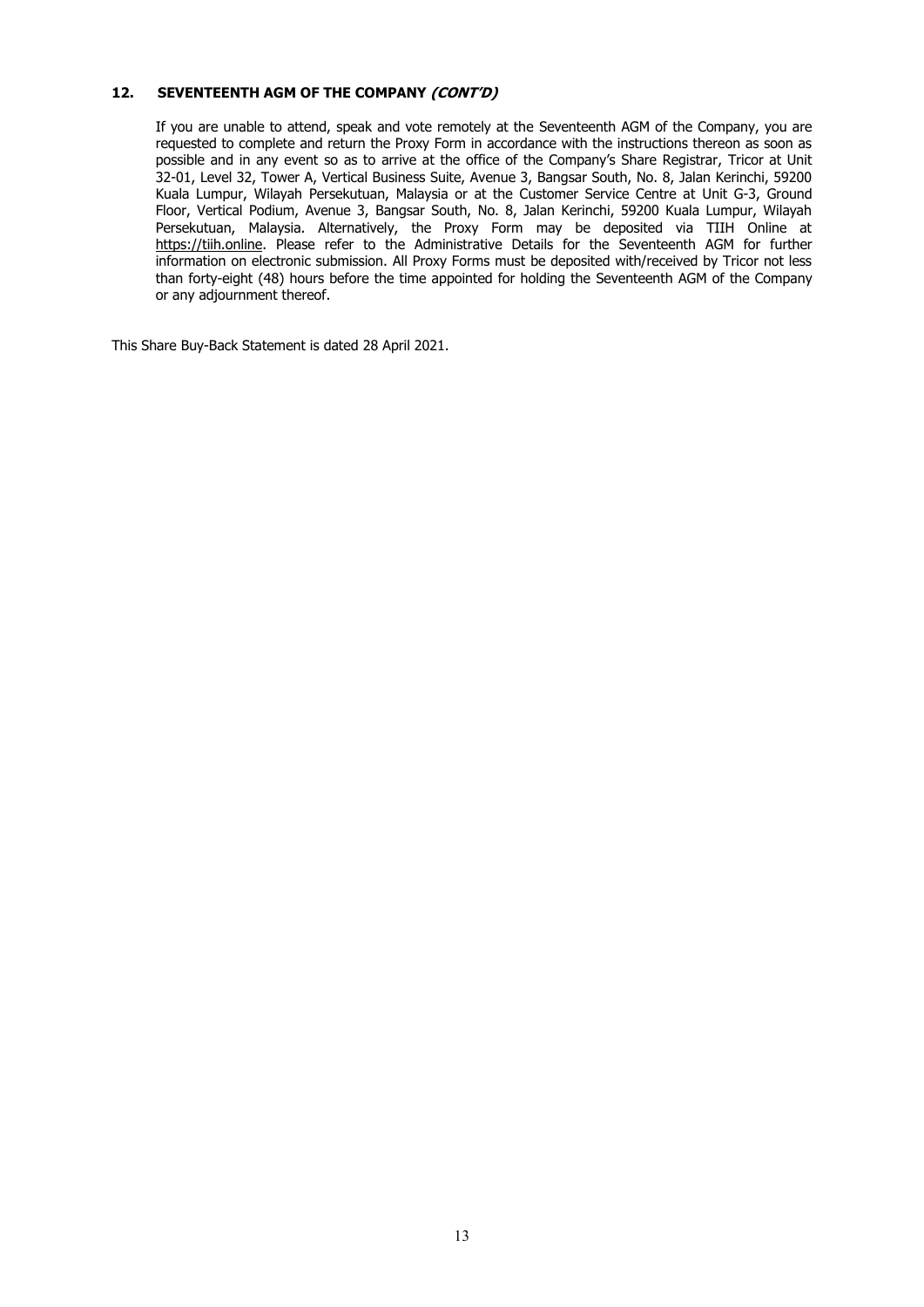### **PART B**

### **CIRCULAR TO SHAREHOLDERS IN RELATION TO THE PROPOSED RENEWAL OF MANDATE FOR RECURRENT RELATED PARTY TRANSACTIONS OF A REVENUE OR TRADING NATURE**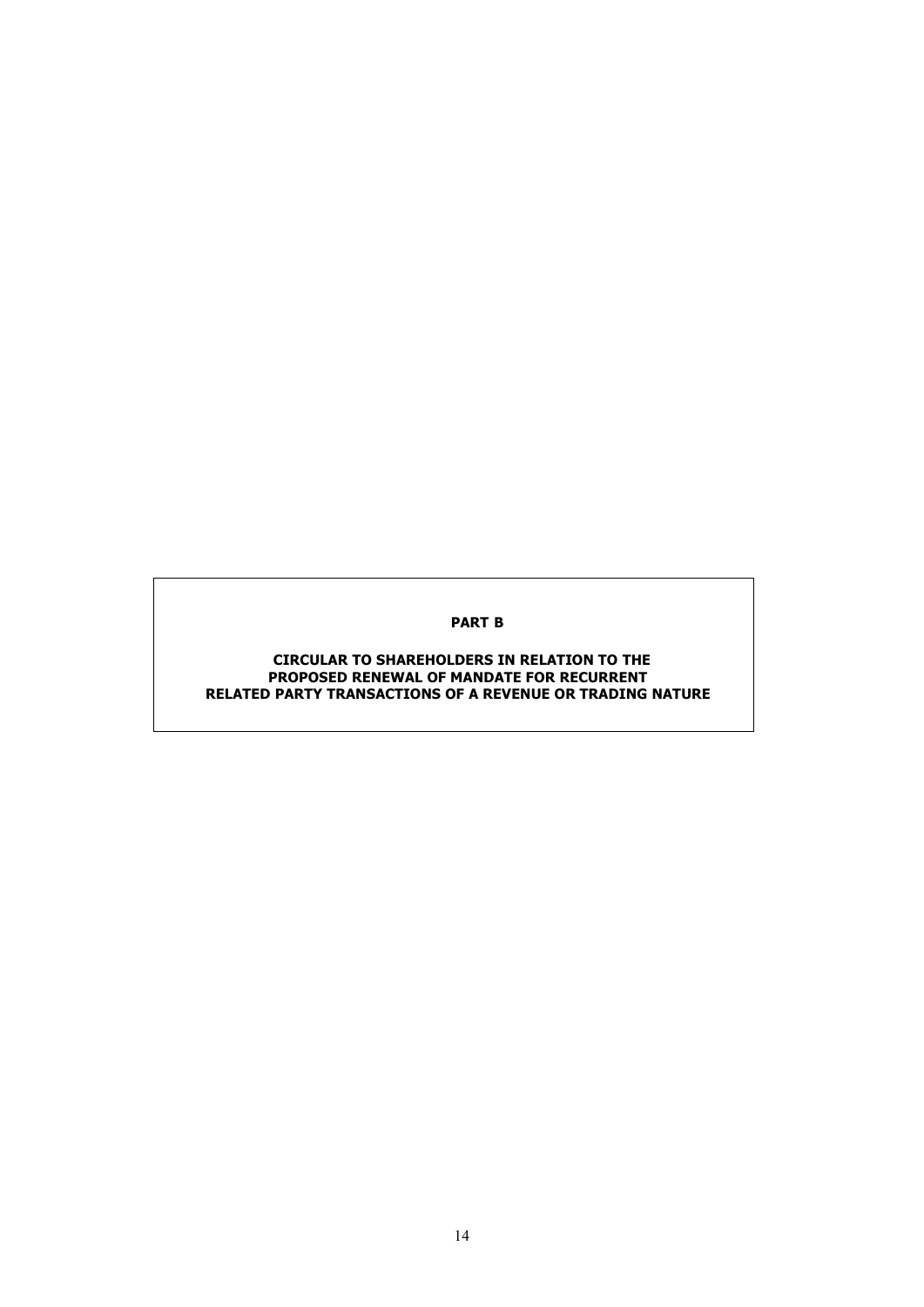

### **Registered Office**

2B-4, Level 4 Jalan SS 6/6, Kelana Jaya 47301 Petaling Jaya Selangor Darul Ehsan Malaysia

28 April 2021

### **Board of Directors:**

Dato' Seri Subahan Bin Kamal (Chairman/Senior Independent Non-Executive Director) Marc Francis Yeoh Min Chang (Group Managing Director) Chee Khay Leong (Executive Director) Yeoh Jin Hoe (Non-Independent Non-Executive Director) Yeoh Jin Beng (Non-Independent Non-Executive Director) Razmi Bin Alias (Independent Non-Executive Director) Foo Kee Fatt (Independent Non-Executive Director)

### **To: The Shareholders of Can-One**

Dear Sir/Madam

### **PROPOSED RENEWAL MANDATE FOR RECURRENT RELATED PARTY TRANSACTIONS OF A REVENUE OR TRADING NATURE**

### **1. INTRODUCTION**

The shareholders of the Company had on 29 June 2020 approved the mandate for the Company to enter into RRPTs set out in Section 2.4 below.

In accordance with the Listing Requirements, the mandate referred to above shall lapse at the conclusion of the forthcoming Seventeenth AGM of the Company unless authority for its renewal is obtained from the shareholders of the Company.

Accordingly, on 9 April 2021, the Company announced to Bursa Securities that it intends to seek shareholders' approval for the Proposed Renewal of Mandate at the Company's forthcoming Seventeenth AGM of the Company.

The purpose of this Circular is to provide you with relevant information pertaining to the Proposed Renewal of Mandate and to seek your approval for the ordinary resolution on the Proposed Renewal of Mandate to be tabled at the forthcoming Seventeenth AGM of the Company which will be conducted fully virtual and entirely through live streaming from the Broadcast Venue at the Conference Room, Lot 4, Jalan Perusahaan Dua, 68100 Batu Caves, Selangor Darul Ehsan, Malaysia on Tuesday, 29 June 2021 at 10.00 a.m.

**SHAREHOLDERS OF CAN-ONE ARE ADVISED TO READ AND CONSIDER CAREFULLY THE CONTENTS OF PART B OF THIS CIRCULAR BEFORE VOTING ON THE ORDINARY RESOLUTION PERTAINING TO THE PROPOSED RENEWAL OF MANDATE AT THE FORTHCOMING SEVENTEENTH AGM OF THE COMPANY.**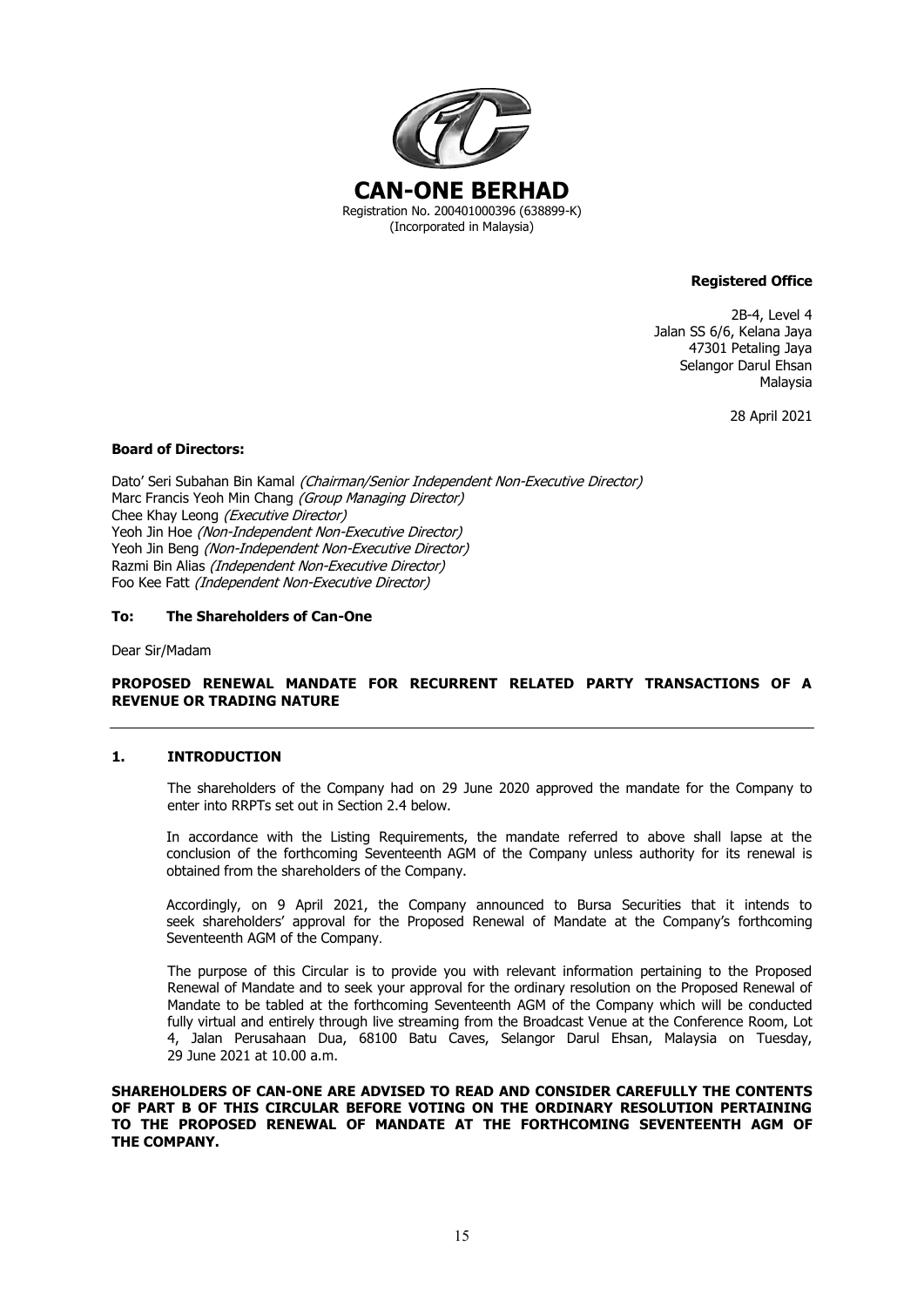### **2. BACKGROUND INFORMATION IN RESPECT OF THE PROPOSED RENEWAL OF MANDATE**

Pursuant to Paragraph 10.09 of Chapter 10 of the Listing Requirements and Practice Note 12, a listed issuer may seek its shareholders' mandate for RRPTs provided that:

- (a) the transactions are in the ordinary course of business and are on terms not more favourable to the related party than those generally available to the public and are not to the detriment of the minority shareholders;
- (b) the shareholders' mandate is subject to annual renewal and disclosure is made in the annual report of the aggregate value of transactions conducted pursuant to the shareholders' mandate during the financial year (based on the type of transactions, names of related parties involved in each type of transaction made and their relationship with the listed issuers) where:
	- (i) the consideration, value of the assets, capital outlay or costs of the aggregated transactions is equal to or exceeds RM1 million; or
	- (ii) any one (1) of the percentage ratios of such aggregated transactions is equal to or exceeds one per centum (1%),

whichever is the higher;

- (c) the contents of the circular issued by the listed issuer to its shareholders for purposes of the shareholders' mandate shall include information as set out in the Listing Requirements and Practice Note 12;
- (d) in a meeting to obtain shareholders' mandate, the interested director, interested major shareholder and interested person connected with a director or major shareholder; and where it involves the interest of an interested person connected with a director or major shareholder, such director or major shareholder must not vote on the ordinary resolutions approving the transactions. An interested director or interested major shareholder must also ensure that persons connected with him will abstain from voting on the ordinary resolutions approving the transactions; and
- (e) the listed issuer immediately announces to Bursa Securities when the actual value of a recurrent related party transaction entered into by the listed issuer exceeds the estimated value of the recurrent related party transaction disclosed in the circular by ten per centum (10%) or more and must include the information as may be prescribed by Bursa Securities in its announcement.

Where a listed issuer has procured a shareholders' mandate pursuant to Paragraph 10.09(2) of Chapter 10 of the Listing Requirements, the provision of Paragraph 10.08 of Chapter 10 of Listing Requirements will not apply.

### **2.1 Principal activities of Can-One Group**

The principal business activities of the Company are investment holding and provision of management services. The principal activities of the key subsidiary companies of the Company in relation to RRPTs are described as follows:

| <b>Name of companies</b> | <b>Can-One's</b><br>equity interest<br>(%) | <b>Principal activities</b> |
|--------------------------|--------------------------------------------|-----------------------------|
| Aik Joo                  | 100                                        | Can manufacturer            |
| <b>AJCan</b>             | 100                                        | Can manufacturer            |
| Canzo                    | 100                                        | Can manufacturer            |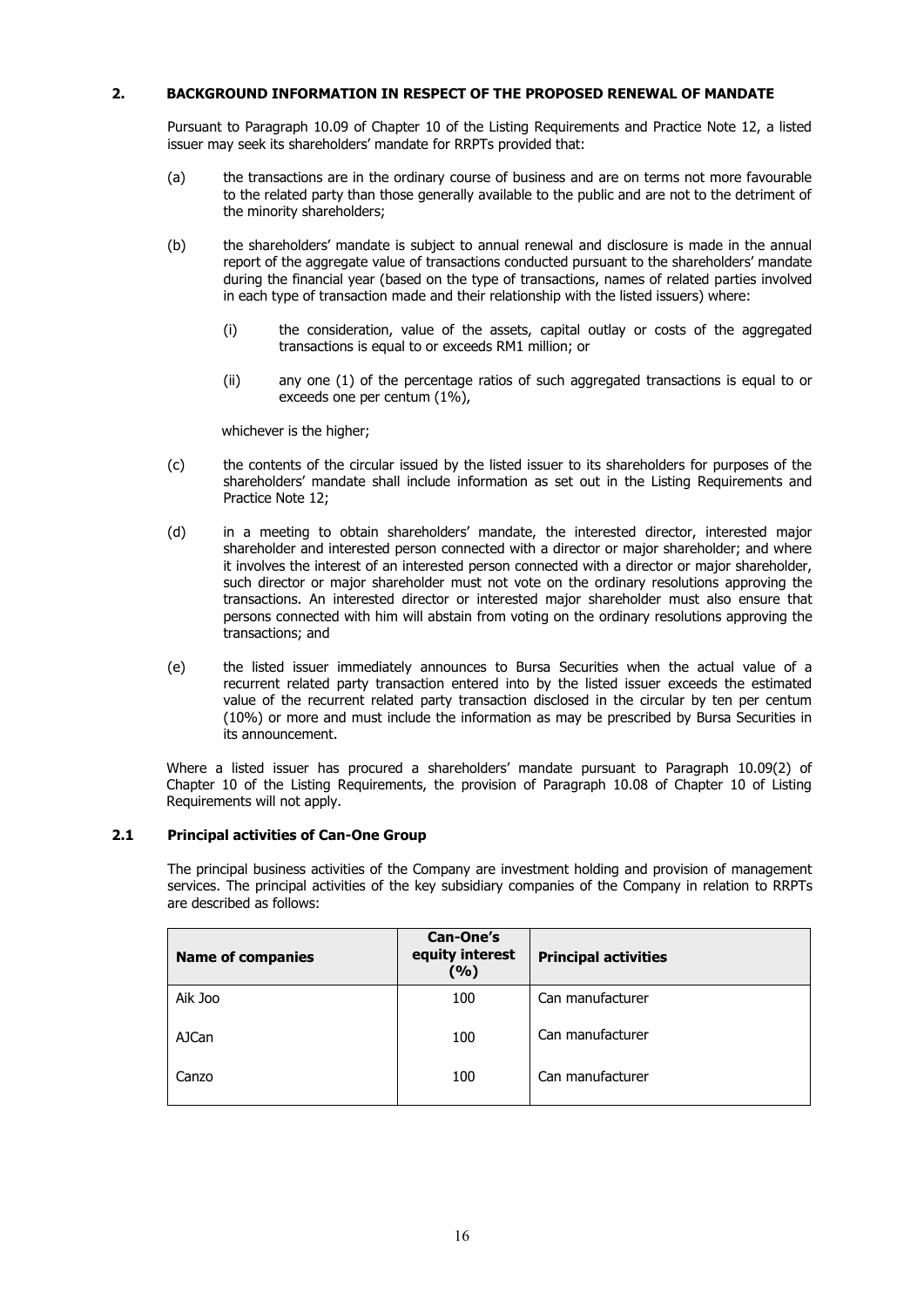## **2.1 Principal activities of Can-One Group (cont'd)**

The principal business activities of the Company are investment holding and provision of management services. The principal activities of the key subsidiary companies of the Company in relation to RRPTs are described as follows:

| <b>Name of subsidiary</b><br>companies        | Can-One's<br>equity interest<br>(%) | <b>Principal activities</b>                      |
|-----------------------------------------------|-------------------------------------|--------------------------------------------------|
| Grensing                                      | 100                                 | Trading                                          |
| PT. Corum                                     | 100                                 | Can manufacturer                                 |
| Hinoki Beverages                              | 100                                 | Provision of contract manufacturing              |
| Kian Joo                                      | 100                                 | Can manufacturer and investment holding          |
| <b>Subsidiary companies of Kian</b><br>Joo    |                                     |                                                  |
| Federal Metal Printing Factory,<br>Sdn Berhad | 100                                 | Can manufacturer                                 |
| Kian Joo Can (Vietnam) Co., Ltd               | 100                                 | Can manufacturer                                 |
| Kian Joo Canpack Sdn Bhd                      | 100                                 | Provision of contract manufacturing              |
| Kian Joo Canpack (Shah Alam)<br>Sdn Bhd       | 100                                 | Provision of contract packing services           |
| KJ Can (Johore) Sdn Bhd                       | 100                                 | Can manufacturer                                 |
| KJ Can (Selangor) Sdn Bhd                     | 100                                 | Can manufacturer                                 |
| KJ Can (Singapore) Pte Ltd                    | 100                                 | Trading                                          |
| KJM Aluminium Can Sdn Bhd                     | 100                                 | 2-piece aluminium retortable can<br>manufacturer |
| Metal-Pak (Malaysia) Sdn Bhd                  | 100                                 | Can manufacturer                                 |
| Kianjoo Can (Myanmar) Company<br>Limited      | 100                                 | Can manufacturer                                 |

### **2.2 Principal activities of the related Transacting Parties**

The principal activities of the related Transacting Parties that are involved in the RRPTs with the Group are set out below:

(a) Box-Pak, a 54.99%-owned subsidiary of Kian Joo, is principally involved in the manufacture and distribution of paper boxes, cartons, general paper and board printing and investment holding. The principal activities of Box-Pak's subsidiary companies in relation to the RRPTs are as follows:

| <b>Name of subsidiary</b><br>companies | <b>Box-Pak's</b><br>equity interest<br>(%) | <b>Principal activities</b>                |
|----------------------------------------|--------------------------------------------|--------------------------------------------|
| BP MPak Sdn Bhd                        | 100                                        | Corrugated fibre board carton manufacturer |
| Box-Pak (Hanoi) Co., Ltd               | 100                                        | Corrugated fibre board carton manufacturer |
| Box-Pak (Vietnam) Co., Ltd             | 100                                        | Corrugated fibre board carton manufacturer |
| Boxpak (Myanmar) Company<br>I imited   | 100                                        | Corrugated fibre board carton manufacturer |
| BP Pak (Singapore) Pte Ltd             | 100                                        | Investment holding                         |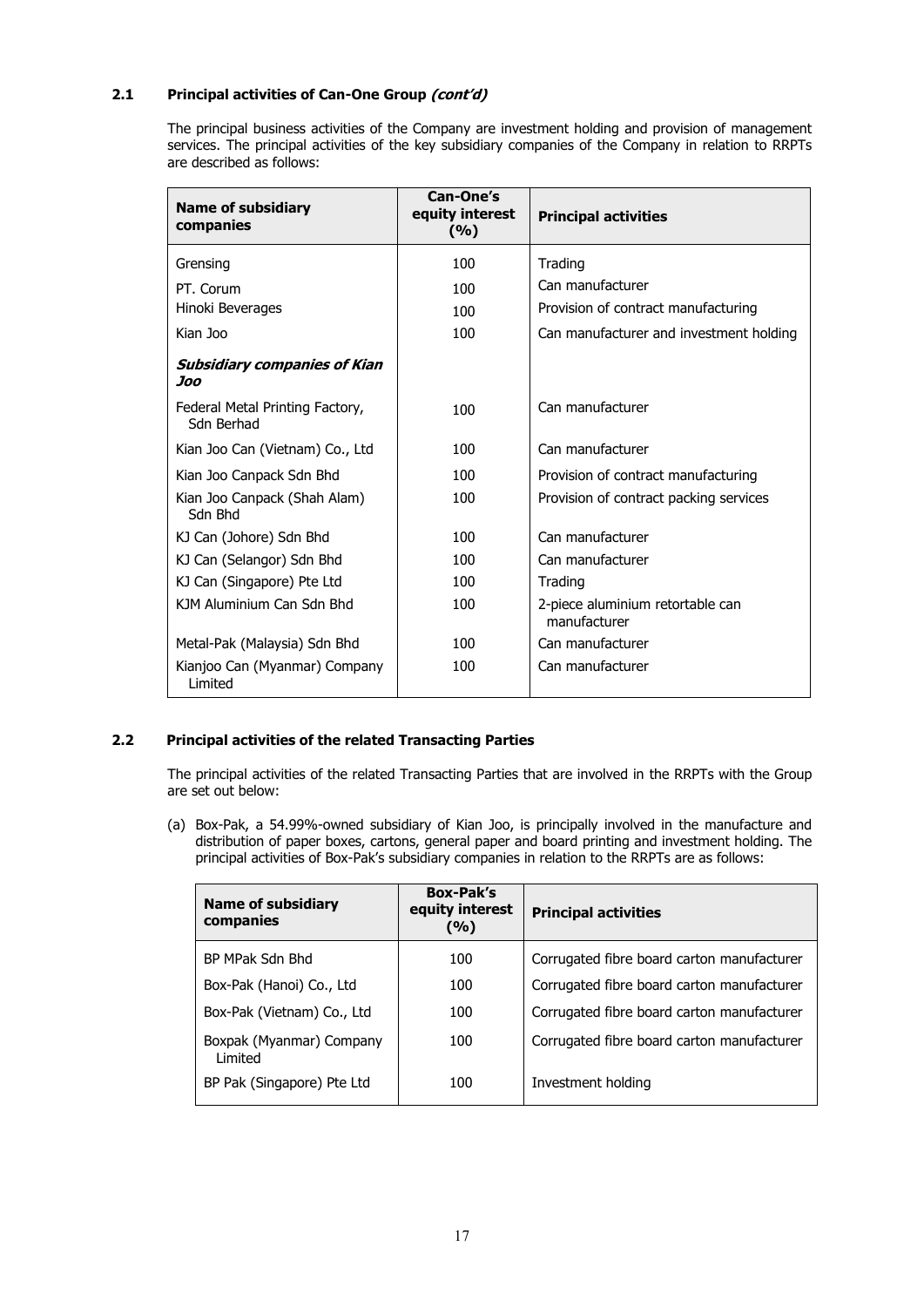### **2.2 Principal activities of the related Transacting Parties (cont'd)**

(b) AGB, a Related Party, is principally an investment holding company. The principal activities of AGB's subsidiary company in relation to the RRPTs are as follows:

| <b>Name of subsidiary</b><br>company | AGB's<br>equity interest<br>(%) | <b>Principal activities</b>                                       |
|--------------------------------------|---------------------------------|-------------------------------------------------------------------|
| ALCOM                                | 100                             | Manufacturing and trading of aluminium<br>sheet and foil products |

### **2.3 Categories of RRPTs**

### **Purchases**

- Purchase of cartons
- Purchase of aluminium materials

**The rest of this page is intentionally left blank**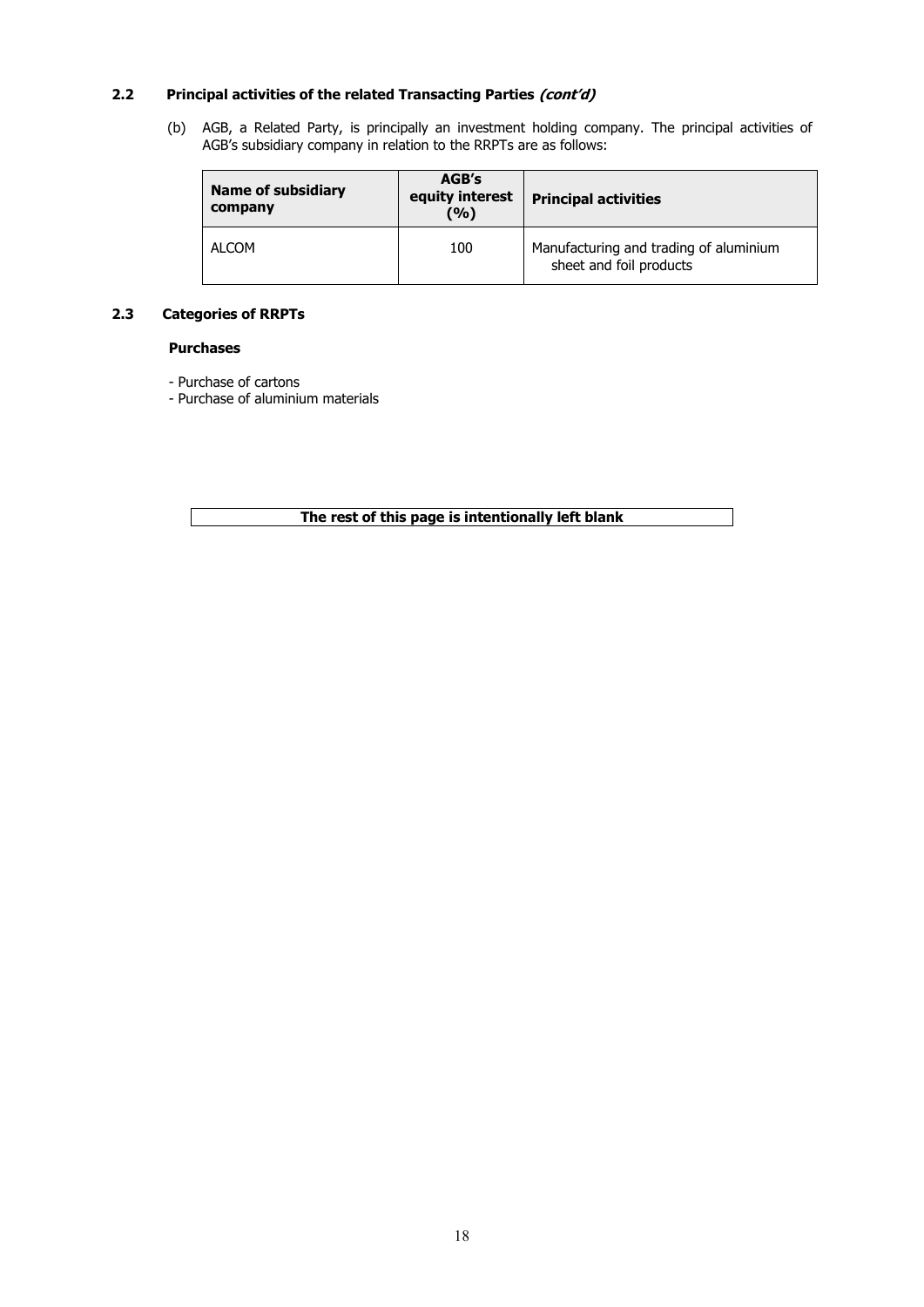Nature of the RRPTs **2.4 Nature of the RRPTs**  $2.4$  Details of RRPTs for which the Proposed Renewal of Mandate is being sought as well as the Transacting Parties, the interested Related Parties and the nature of Details of RRPTs for which the Proposed Renewal of Mandate is being sought as well as the Transacting Parties, the interested Related Parties and the nature of their relationships are as follows: their relationships are as follows:

| <b>Notes</b>                                                                                                     | $\mathcal{G}$<br>E                            | $\mathscr{F}$                               |              |
|------------------------------------------------------------------------------------------------------------------|-----------------------------------------------|---------------------------------------------|--------------|
| <b>Interested Related</b><br>Parties as at LPD                                                                   | Chee Khay Leong<br>Yeoh Jin Hoe<br>Eller Axis | Marc Francis Yeoh Min Chang<br>Yeoh Jin Hoe |              |
| 29 June 2020<br><b>Actual Value</b><br>up to LPD**<br>transacted<br>(RM'000)                                     | 3,940                                         | 1,455                                       | 5,395        |
| <b>Estimated Value</b><br>to Shareholders<br>in the Circular<br>29 May 2020<br>as disclosed<br>(RM'000)<br>dated | 37,000                                        | 8,000                                       | 45,000       |
| Estimated<br>(RM'000)<br>Value*<br>Annual                                                                        | 37,000                                        | 8,000                                       | 45,000       |
| transaction<br>ð<br>Nature                                                                                       | Purchase of cartons                           | Purchase of aluminium<br>materials          | <b>TOTAL</b> |
| Recipient of<br>products/<br>services                                                                            | Can-One Group                                 | Can-One Group                               |              |
| Provider of<br>products/<br>services                                                                             | Box-Pak Group                                 | ALCOM Group                                 |              |

# RRPTs which may or will be entered into under the Proposed Renewal of Mandate  **RRPTs which may or will be entered into under the Proposed Renewal of Mandate**

Notes:

- He is also the Group Managing Director and a Major Shareholder of Box-Pak merest over 66,016,121 Box-Pak Shares representing 54.99% of total number of issued Box-Pak<br>Shares held by Kian Joo, an indirect wholly-owned subscr eon Jin Hoe is a Non-Independent Non-Executive Director and Major Shareholder of Can-One. He Nods 7,505,700 Can-One Shares representing 3.91% of the total number of issued Can-One Shares (1) Yeoh Jin Hoe is a Non-Independent Non-Executive Director and Major Shareholder of Can-One. He holds 7,505,700 Can-One Shares representing 3.91% of the total number of issued Can-One Shares and has an indirect equity interest over 45,592,981 Can-One Shares representing 23.73% of the total number of issued Can-One Shares held by Eller Axis in which he has more than 20% voting shares. and has an indirect equity interest over 45,592,981 Can-One Shares representing 23.73% of the total number of issued Can-One Shares held by Eller Axis in which he has more than 20% voting shares. He is also the Group Managing Director and a Major Shareholder of Box-Pak having an indirect equity interest over 66,016,121 Box-Pak Shares representing 54.99% of total number of issued Box-Pak Shares held by Kian Joo, an indirect wholly-owned subsidiary of Can-One. He is also an Director and a Major Shareholder of AGB having an indirect equity interest over 42,531,698 AGB Shares representing 31.66% of total number of issued AGB Shares held by TSB in which he has controlling interest.  $\overline{c}$
- Eller Axis is a Major Shareholder of Can-One holding 45,592,981 Can-One Shares representing 23.73% of the total number of issued Can-One Shares. It is also a Major Shareholder of Box-Pak, having<br>an indirect equity interest (2) Eller Axis is a Major Shareholder of Can-One holding 45,592,981 Can-One Shares representing 23.73% of the total number of issued Can-One Shares. It is also a Major Shareholder of Box-Pak, having an indirect equity interest over 66,016,121 Box-Pak Shares representing 54.99% of total number of issued Box-Pak Shares held by Kian Joo, an indirect wholly-owned subsidiary of Can-One.  $\mathcal{D}$
- Chee Khay Leong is an Executive Director of Can-One and holds 2,054,100 Can-One Shares representing 1.07% of the total number of issued Can-One Shares. He is also the President cum<br>Chief Executive Officer of Box-Pak. He do (3) Chee Khay Leong is an Executive Director of Can-One and holds 2,054,100 Can-One Shares representing 1.07% of the total number of issued Can-One Shares. He is also the President cum Chief Executive Officer of Box-Pak. He does not have any interest, direct or indirect, in Box-Pak Shares.  $\widehat{\mathcal{C}}$
- Marc Francis Yeoh Min Chang is the Group Managing Director of Can-One and is the son of Yeoh Jin Hoe, who is a Non-Independent Non-Executive Director and Major Shareholder of Can-One.<br>Marc Francis Yeoh Min Chang holds 343, (4) Marc Francis Yeoh Min Chang is the Group Managing Director of Can-One and is the son of Yeoh Jin Hoe, who is a Non-Executive Director and Major Shareholder of Can-One. Marc Francis Yeoh Min Chang holds 343,100 Can-One Shares representing 0.18% of the total number of issued Can-One Shares. He acts as an Alternate Director to Yeoh Jin Hoe in AGB and its wholly-owned subsidiary, ALCOM. wholly-owned subsidiary, ALCOM.  $\widehat{\mathcal{F}}$
- $*$  The values are merely estimates and refer to values of transactions to be entered into from 29 June 2021 to the following AGM in 2022. The estimates may vary and are subject to changes. The values are merely estimates and refer to values of transactions to be entered into from 29 June 2021 to the following AGM in 2022. The estimates mary vary and are subject to changes j.
- \*\* The actual value transacted from 29 June 2020 up to the LPD did not exceed by ten per centum (10%) or more of the Estimated Value as disclosed in the Circular to Shareholders dated 29 May 2020. The actual value transacted from 29 June 2020 up to the LPD did not exceed by ten per centum (10%) or more of the Estimated Value as disclosed in the Circular to Shareholders dated 29 May 2020.  $**$

There were no outstanding amounts due from the Transacting Parties under the RRPTs which exceeded the credit term as at 31 December 2020. There were no outstanding amounts due from the Transacting Parties under the RRPTs which exceeded the credit term as at 31 December 2020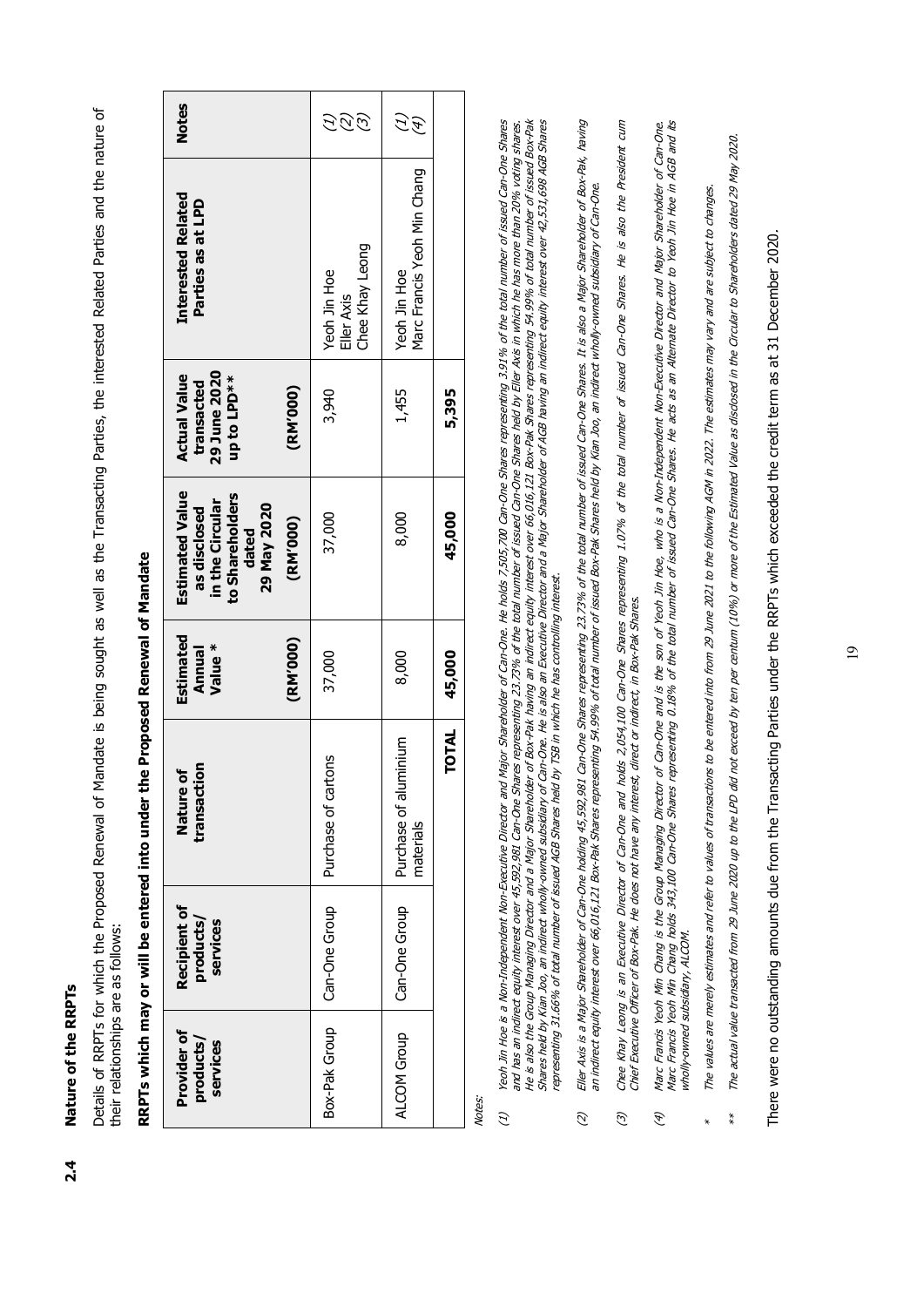### **2.5 Bases of estimated value of the RRPTs**

The bases in determining the estimated value of the RRPTs are as follows:

- (1)The estimated values of the RRPTs for which the Proposed Renewal of Mandate is sought as set out in Section 2.4 above are based on prevailing rates/prices obtained which are reasonable market competitive prices based on the normal level of transactions entered into by Can-One Group and the projected business volumes from the date of the forthcoming Seventeenth AGM of the Company to the next AGM of the Company. The actual value of transactions may, however, vary from the estimated value disclosed in Section 2.4 above if any change in the business, economic and/or competitive environment were to occur.
- (2) Nevertheless, if the Proposed Renewal of Mandate is approved, disclosure will be made in accordance with the Listing Requirements in the Annual Report of the Company for the financial year ending 31 December 2021 of the aggregate value of transactions conducted pursuant to the Proposed Renewal of Mandate as approved during the financial year.

### **2.6 Benefits to the Group**

The transactions are undertaken by the relevant members of the Group in their ordinary course of business and on the Group's normal commercial terms and on terms which will be no more favourable to the Transacting Parties than those generally available to the public. These transactions are beneficial to the Group as the Group's operations are efficiently managed through the utilisation of the Transacting Parties' expertise and resources.

 The services to be received by relevant members of the Group from the Transacting Parties as set out in Section 2.4 above, are to be provided on terms which will be no more favourable to the Transacting Parties than those generally available to the public.

 The Board is of the view that the close working relationships and co-operation with the Transacting Parties will allow the Group to have better control of quality and inventory and this will result in the reduction of inventory driven costs and the maintenance of quality of its end products.

### **2.7 Review methods or procedures for the RRPTs**

The Group had established various methods and procedures to supplement existing internal procedures with third parties to ensure that RRPTs are undertaken on normal commercial terms, which are consistent with the Group's usual business practices, and are on terms not more favourable than those extended to third parties/public and are not detrimental to the minority shareholders.

- (a) All RRPTs of value up to RM500,000 must be reviewed and approved by either the Group Managing Director ("MD") or an Executive Director ("ED") of the Company or the Branch General Manager. For transactions of a value above RM500,000 and up to RM5,000,000, joint approvals from any two (2) of the following persons of the Company are required:
	- Group MD
	- ED
	- Group Chief Financial Officer

All transactions with values exceeding RM5,000,000 must be reviewed by the ARMC and approved by the Board.

- (b) For RRPTs, a Register must be maintained by the Company to record all such transactions pursuant to the Proposed Renewal of Mandate for reporting purposes in the annual reports. At no time, should the value of these transactions deviates materially from the amount that has been approved by the shareholders pursuant to the Proposed Renewal of Mandate.
- (c) At least two (2) other contemporaneous transactions with unrelated third parties for similar products/services and/or quantities will be used as comparison, wherever possible, to determine whether the price and terms offered to/by the related parties are fair and reasonable and comparable to those offered to/by other unrelated third parties for the same or substantially similar type of produces/services and/or quantities.

In the event that quotation or comparative pricing from unrelated third parties cannot be obtained, the ARMC in its review of the RRPTs may, as it deems fit and, whenever available, requests for additional information pertaining to the transactions from independent sources or advisers.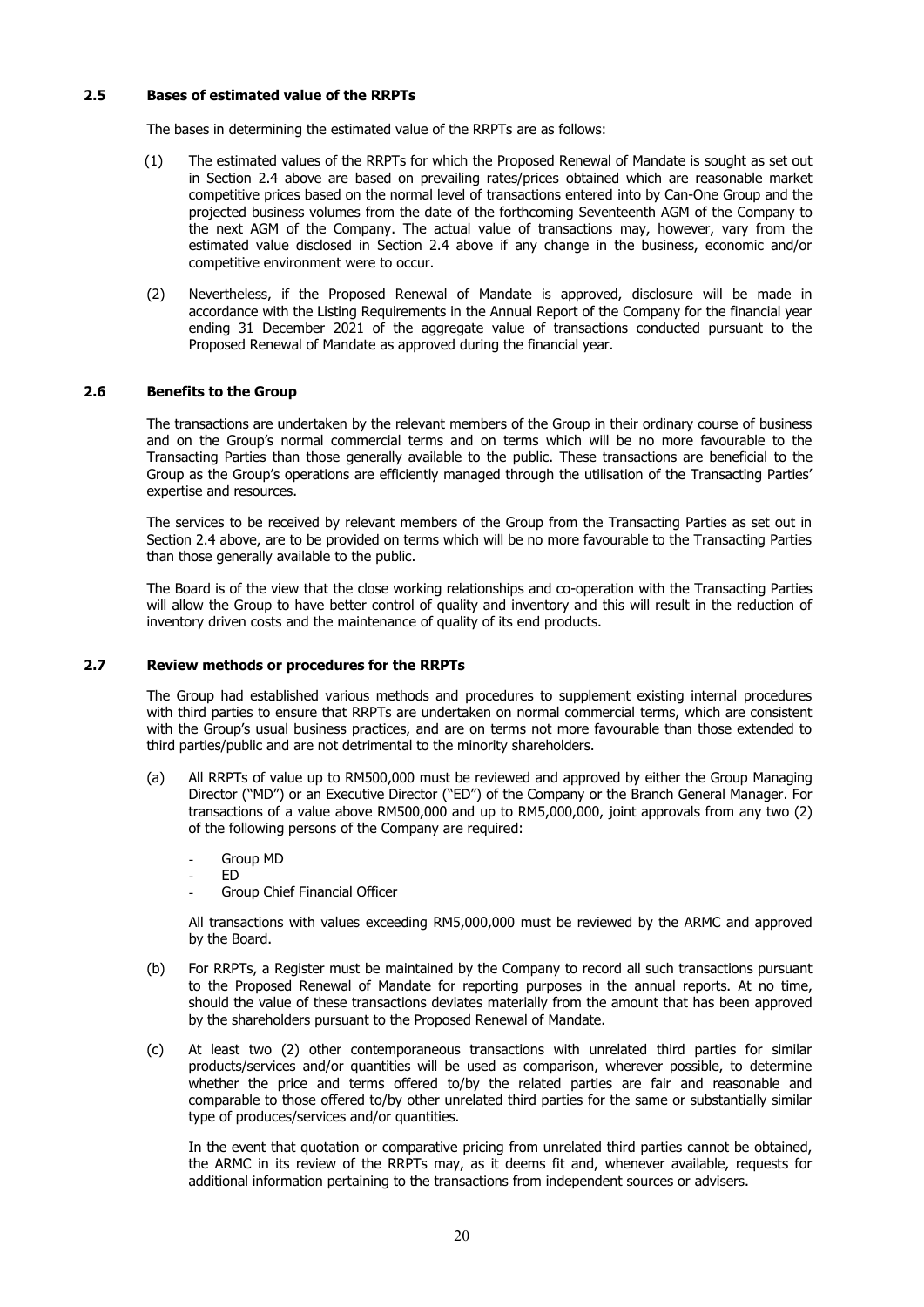### **2.7 Review methods or procedures for the RRPTs (cont'd)**

- (d) The annual internal audit plan shall incorporate a review of all RRPTs entered into pursuant to the Proposed Renewal of Mandate to ensure that relevant approvals have been obtained and review procedures are followed.
- (e) The Board and the ARMC shall review the internal audit report to ascertain that the guidelines and procedures established to monitor RRPTs have been compiled with. If during the review, the ARMC is of the opinion that the guidelines and procedures are not sufficient to ensure that the RRPTs will be conducted on normal commercial terms in the ordinary course of business and are on terms not more favourable to the Related Parties than those generally available to the public and are not detrimental to the minority shareholders or be disadvantageous to the Company, the Company will obtain a fresh mandate from its shareholders based on new guidelines and procedures.
- (f) If a member of the Board or the ARMC has an interest as the case may be, he must abstain from any decision making of the Board or the ARMC in respect of the said transactions.
- (g) The transaction prices, terms and conditions shall be determined by market forces, under similar commercial terms for transactions with third parties. In addition, additional quotations shall be obtained from third parties by the Company who will perform suppliers' evaluations and ranking on the price, delivery, services and other terms and conditions before entering into such transactions.

### **2.8 Validity period of the Proposed Renewal of Mandate**

The Proposed Renewal of Mandate, if approved at the forthcoming Seventeenth AGM of the Company, will take effect from the date of passing of the ordinary resolution at the Seventeenth AGM of the Company to approve the Proposed Renewal of Mandate and will continue to be in force until:

- (i) the conclusion of the next AGM of the Company at which time the Proposed Renewal of Mandate will lapse, unless renewed by ordinary resolution passed at such meeting; or
- (ii) the expiration of the period within which the next AGM of the Company after the date it is required to be held pursuant to Section 340(2) of the Act (but shall not extend to such extension as may be allowed pursuant to Section 340(4) of the Act); or
- (iii) revoked or varied by ordinary resolution passed by the shareholders of the Company in a general meeting,

whichever is earlier.

Thereafter, the Board will seek your approval for the Proposed Renewal of Mandate at each subsequent AGM or at an Extraordinary General Meeting that may be held on the same day as the AGM, subject to satisfactory review by the ARMC of its continued application to the RRPTs.

Transactions with any Related Parties which do not fall within the ambit of Proposed Renewal of Mandate, will be subject to other applicable provisions of the Listing Requirements, the Act and/or any applicable law.

### **2.9 Disclosure of RRPTs**

If the Proposed Renewal of Mandate is approved, disclosure will be made of the breakdown of the aggregate value of RRPTs conducted pursuant to the Proposed Renewal of Mandate during the financial year based on the following information in the Company's Annual Report 2021 and in the Annual Reports for subsequent financial years that the Proposed Renewal of Mandate continues to be in force:

- (i) the type of RRPTs made; and
- (ii) the names of the Related Parties involved and their relationships with the Group.

The threshold for the disclosure is where:

- (i) the consideration, value of the assets, capital outlay or costs of the aggregated RRPTs is equal to or exceeds RM1,000,000; or
- (ii) any one (1) of the percentage ratios of such aggregated RRPTs is equal to or exceeds one per centum (1%),

whichever is the higher.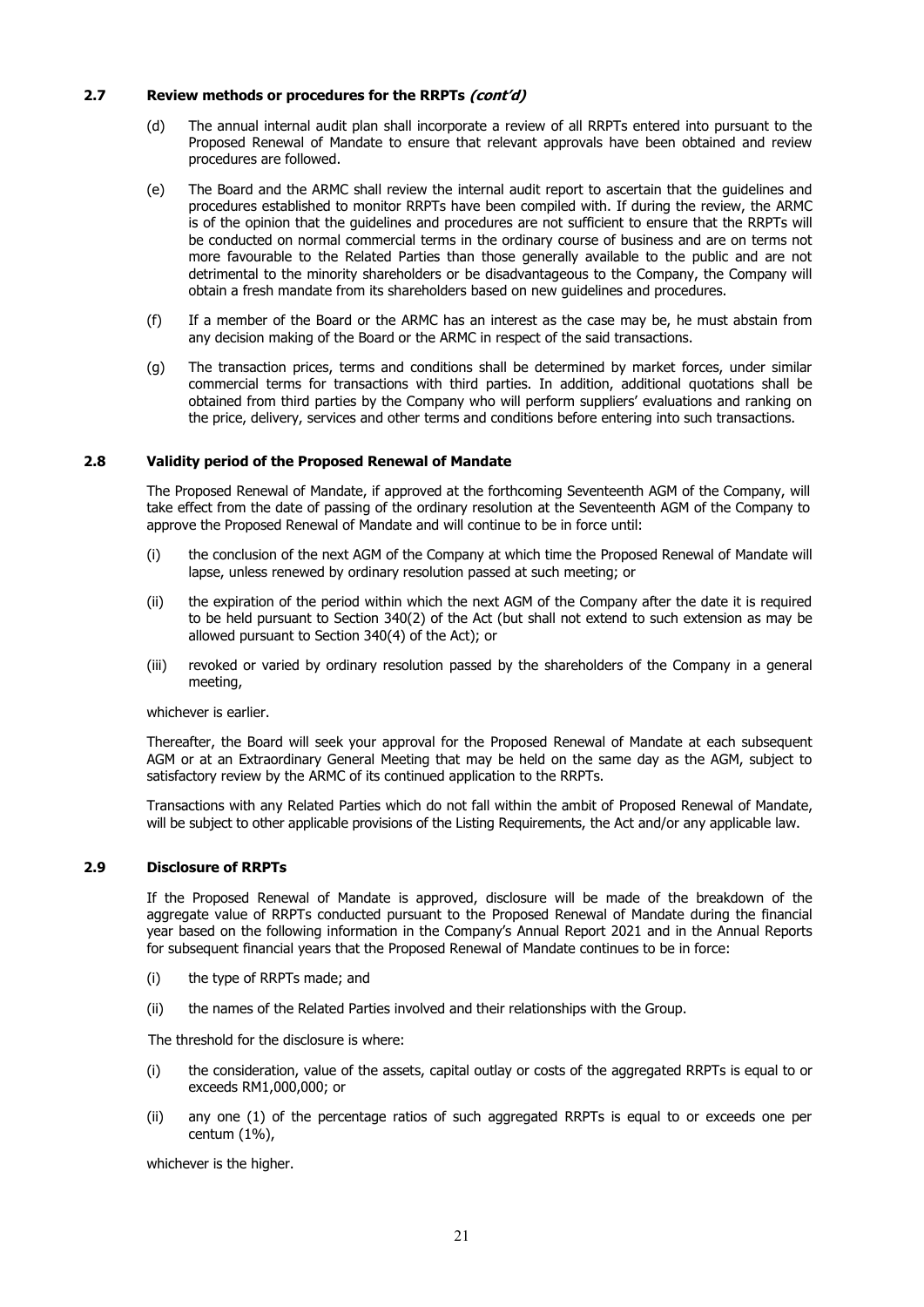### **2.10 Statement by the ARMC**

 The ARMC has reviewed the terms of the Proposed Renewal of Mandate and is satisfied that the procedures for the RRPTs as set out in Section 2.7, as well as the annual reviews to be made by the ARMC in relation thereto, are sufficient to ensure that RRPTs will be made in accordance with the Group's normal commercial terms and are not more favourable to the Transacting Party than those generally available to third party/public and are not to the detriment of the minority shareholders.

 The Group has in place adequate procedures and processes to monitor, track and identify RRPTs in a timely and orderly manner, and these procedures and processes are reviewed annually.

 The ARMC shall annually review the RRPTs and also review the established guidelines and procedures to ascertain that they have been complied. If during the review, the ARMC is of the opinion that the guidelines and procedures are not sufficient to ensure that the RRPTs will be conducted on normal commercial terms in the ordinary course of business and are on terms not more favourable to the Transacting Party than those generally available to third party/public and are not detrimental to the minority shareholders or be disadvantageous to the Company, the Company will obtain a fresh mandate from its shareholders based on new guidelines and procedures.

### **3. RATIONALE FOR THE PROPOSED RENEWAL OF MANDATE**

The rationale for the Proposed Renewal of Mandate to the Company are as follows:

- (a) the Proposed Renewal of Mandate will empower the Company to enter into transactions with Related Parties which are necessary for the day-to-day operations of the Company, undertaken on normal commercial terms which are on terms not more favourable to the Related Parties than those generally made available to third party/public and are not detrimental to the minority shareholders; and
- (b) the Proposed Renewal of Mandate eliminates the need to frequently make announcements to Bursa Securities, convene general meeting and/or seek shareholders' approval from time to time as and when RRPTs which are comprised within the Proposed Renewal of Mandate shall arise. In this respect, the Proposed Renewal of Mandate is intended to save administrative time and expenses which could be better utilised by the Group to pursue its corporate objectives and realise business opportunities in a more timely and effective manner.

### **4. EFFECTS OF THE PROPOSED RENEWAL OF MANDATE**

The Proposed Renewal of Mandate is not expected to have any effect on the total number of issued shares and substantial shareholders' shareholdings of the Company, the consolidated NA per Share and the consolidated earnings of the Group for the financial year ending 31 December 2021.

### **5. APPROVAL REQUIRED**

The Proposed Renewal of Mandate is subject to approval being obtained from the shareholders of the Company at the forthcoming Seventeenth AGM of the Company.

### **6. INTEREST OF DIRECTORS, MAJOR SHAREHOLDERS AND/OR PERSONS CONNECTED WITH THEM**

As at LPD, the shareholdings of the interested Directors and Major Shareholders of the Company based on the Register of Substantial Shareholders, Register of Directors' Shareholdings and Record of Depositors are set out below:

### **INTERESTED DIRECTORS**

| <b>Director</b>                                                | <b>Direct</b>                     |                      | <b>Indirect</b>      |               |
|----------------------------------------------------------------|-----------------------------------|----------------------|----------------------|---------------|
|                                                                | <b>No. of Shares</b>              | $\frac{0}{0}$        | <b>No. of Shares</b> | $\frac{0}{0}$ |
| Yeoh Jin Hoe<br>Marc Francis Yeoh Min Chang<br>Chee Khay Leong | 7,505,700<br>343,100<br>2,054,100 | 3.91<br>0.18<br>1.07 | 45,592,981 $(1)$     | $23.73^{(1)}$ |

Note<sup>.</sup>

(1) Deemed interest via Eller Axis, a company in which he holds more than 20% voting shares.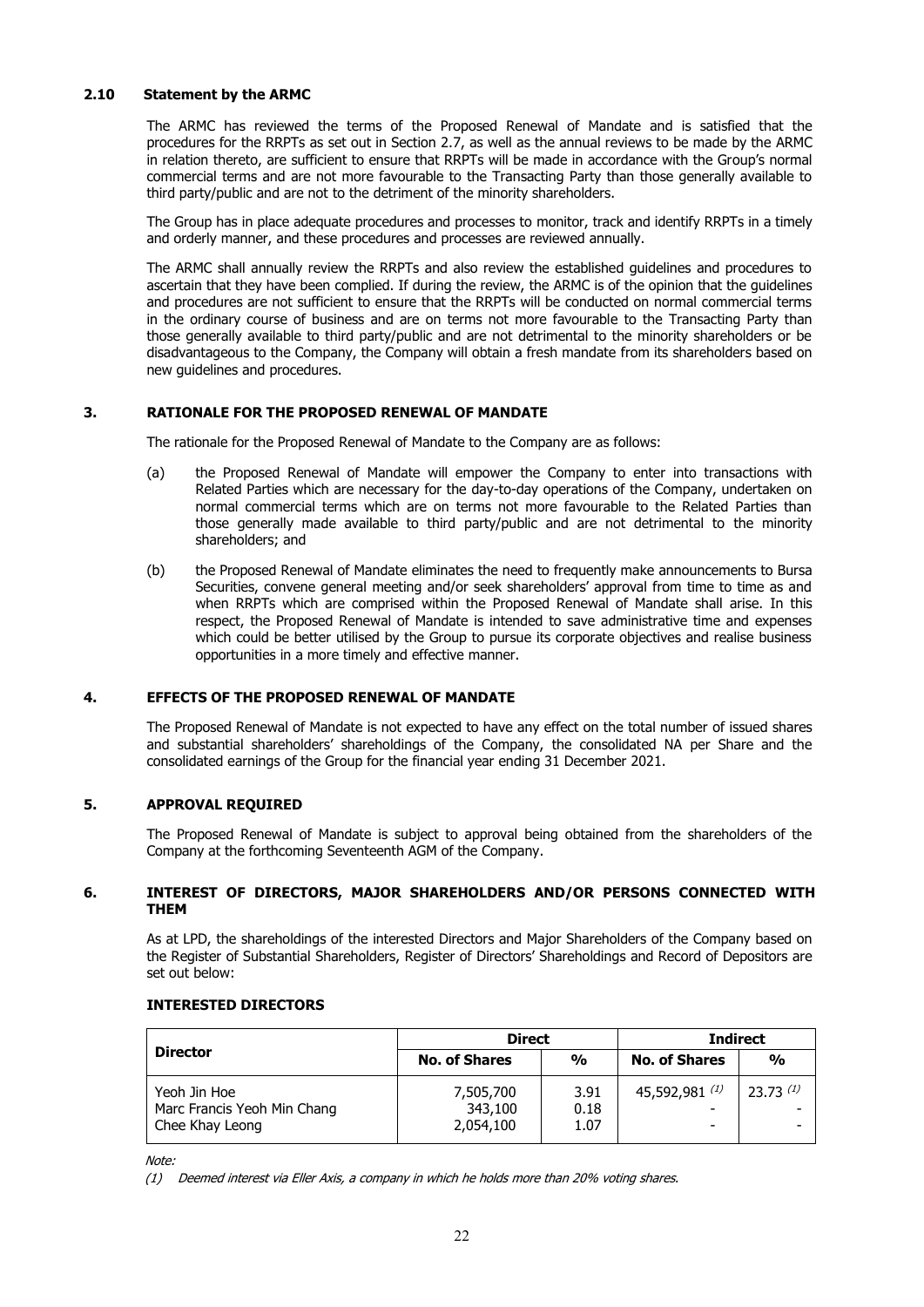### **6. INTEREST OF DIRECTORS, MAJOR SHAREHOLDERS AND/OR PERSONS CONNECTED WITH THEM (CONT'D)**

### **INTERESTED DIRECTORS (CONT'D)**

Accordingly, the abovenamed Directors, Yeoh Jin Hoe, Marc Francis Yeoh Min Chang and Chee Khay Leong who are interested, directly or indirectly, in the Proposed Renewal of Mandate have abstained and will continue to abstain from all deliberations and voting on the RRPTs involving them as stated in the Proposed Renewal of Mandate at the relevant Board Meetings and/or shall also abstain from voting in respect of their direct and indirect shareholdings in the Company, if any, at the forthcoming Seventeenth AGM of the Company on the ordinary resolution to approve the Proposed Renewal of Mandate involving their interests, as stated in the Proposed Renewal of Mandate.

### **INTERESTED MAJOR SHAREHOLDERS**

| <b>Major Shareholder</b>   | <b>Direct</b>           |               | <b>Indirect</b>      |               |
|----------------------------|-------------------------|---------------|----------------------|---------------|
|                            | <b>No. of Shares</b>    | $\frac{0}{0}$ | <b>No. of Shares</b> | $\frac{0}{0}$ |
| Eller Axis<br>Yeoh Jin Hoe | 45,592,981<br>7,505,700 | 23.73<br>3.91 | 45,592,981 $(1)$     | 23.73 $(1)$   |

Note:

(1) Deemed interest via Eller Axis, a company in which he holds more than 20% voting shares.

Accordingly, the abovenamed Major Shareholders of the Group who are interested (directly or indirectly) in the Proposed Renewal of Mandate shall abstain from voting in respect of their direct and indirect shareholdings in the Company, if any, at the forthcoming Seventeenth AGM of the Company on the ordinary resolution to approve the Proposed Renewal of Mandate involving their interests, as stated in the Proposed Renewal of Mandate.

### **PERSON CONNECTED WITH INTERESTED DIRECTORS AND/OR MAJOR SHAREHOLDERS**

|                         | <b>Direct</b>        |      | <b>Indirect</b>          |               |
|-------------------------|----------------------|------|--------------------------|---------------|
| <b>Person Connected</b> | <b>No. of Shares</b> | %    | <b>No. of Shares</b>     | $\frac{0}{0}$ |
| Yeoh Jin Beng $(1)$     | 300,000              | 0.16 | $\overline{\phantom{a}}$ |               |

Note:

(1) He is the brother of Yeoh Jin Hoe and the uncle of Marc Francis Yeoh Min Chang. He is a Non-Independent Non-Executive Director of Can-One.

Accordingly, the abovenamed interested Directors and interested Major Shareholders have undertake to ensure that the abovenamed Person Connected with them will abstain from voting in respect of his direct and/or indirect shareholdings in the Company, if any, at the forthcoming Seventeenth AGM of the Company on the ordinary resolution to approve the Proposed Renewal of Mandate involving his interests.

Further, Yeoh Jin Beng, the abovenamed Person Connected to Yeoh Jin Hoe and Marc Francis Yeoh Min Chang, is also an interested Director in the Proposed Renewal of Mandate and he has abstained and will continue to abstain from all deliberations and voting at the relevant Board Meetings pertaining to the Proposed Renewal of Mandate.

Save as disclosed above, there are no Directors, Major Shareholders of the Company and Person Connected with them who have any interest, direct or indirect, in the Proposed Renewal of Mandate.

### **7. BOARD'S RECOMMENDATION**

The Board (save for the interested Directors in respect of the relevant resolution to approve RRPTs involving their interests as set out in Section 6 above and who hence expressed no opinion thereon), having considered all aspects of the Proposed Renewal of Mandate, is of the opinion that the Proposed Renewal of Mandate is fair and reasonable and is in the best interest of the Company and its shareholders.

Accordingly, the Board (save for the interested Directors in respect of the relevant resolution to approve RRPTs involving their interest as set out in Section 6 above) recommends that you vote in favour of the ordinary resolutions on the Proposed Renewal of Mandate to be tabled at the forthcoming Seventeenth AGM of the Company.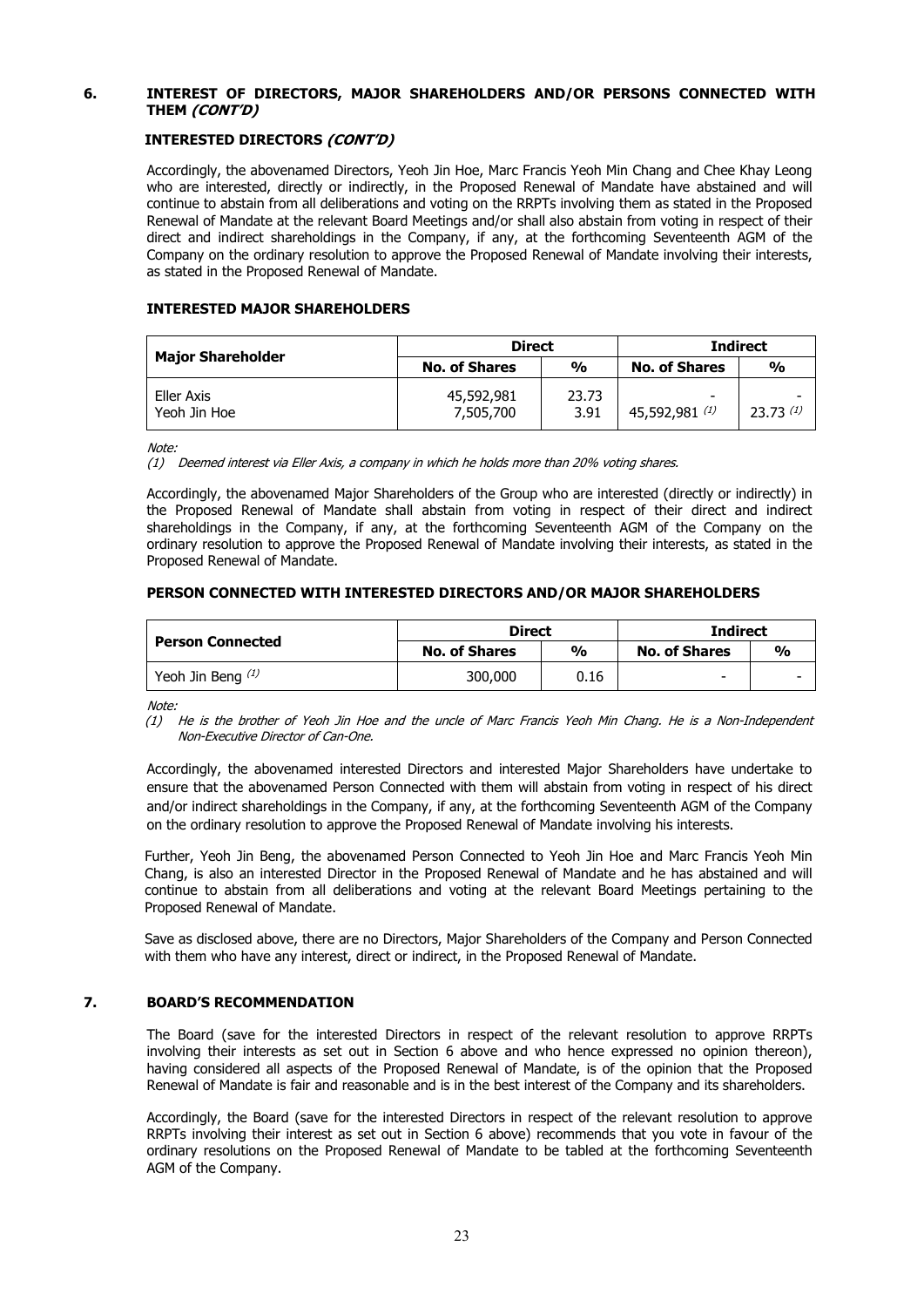### **8. SEVENTEENTH AGM OF THE COMPANY**

The Seventeenth AGM of the Company, the Notice of which is set out in the Annual Report 2020, will be conducted fully virtual and entirely through live streaming from the Broadcast Venue at the Conference Room, Lot 4, Jalan Perusahaan Dua, 68100 Batu Caves, Selangor Darul Ehsan, Malaysia on Tuesday, 29 June 2021 at 10.00 a.m for purpose of considering and, if thought fit, passing the ordinary resolution as set out in the Notice of the AGM to approve and give effect to the Proposed Renewal of Mandate.

If you are unable to attend, speak and vote remotely at the Seventeenth AGM of the Company, you are requested to complete and return the Proxy Form in accordance with the instructions thereon as soon as possible and in any event so as to arrive at the office of the Company's Share Registrar, Tricor at Unit 32-01, Level 32, Tower A, Vertical Business Suite, Avenue 3, Bangsar South, No. 8, Jalan Kerinchi, 59200 Kuala Lumpur, Wilayah Persekutuan, Malaysia or at the Customer Service Centre at Unit G-3, Ground Floor, Vertical Podium, Avenue 3, Bangsar South, No. 8, Jalan Kerinchi, 59200 Kuala Lumpur, Wilayah Persekutuan, Malaysia. Alternatively, the Proxy Form may be deposited via TIIH Online at https://tiih.online. Please refer to the Administrative Details for the Seventeenth AGM for further information on electronic submission. All Proxy Forms must be deposited with/received by Tricor not less than forty-eight (48) hours before the time appointed for holding the Seventeenth AGM of the Company or any adjournment thereof.

### **9. FURTHER INFORMATION**

Shareholders are requested to refer to the Appendix A for further information.

Yours faithfully for and on behalf of the Board of **CAN-ONE BERHAD** 

### **DATO' SERI SUBAHAN BIN KAMAL**

Chairman/Senior Independent Non-Executive Director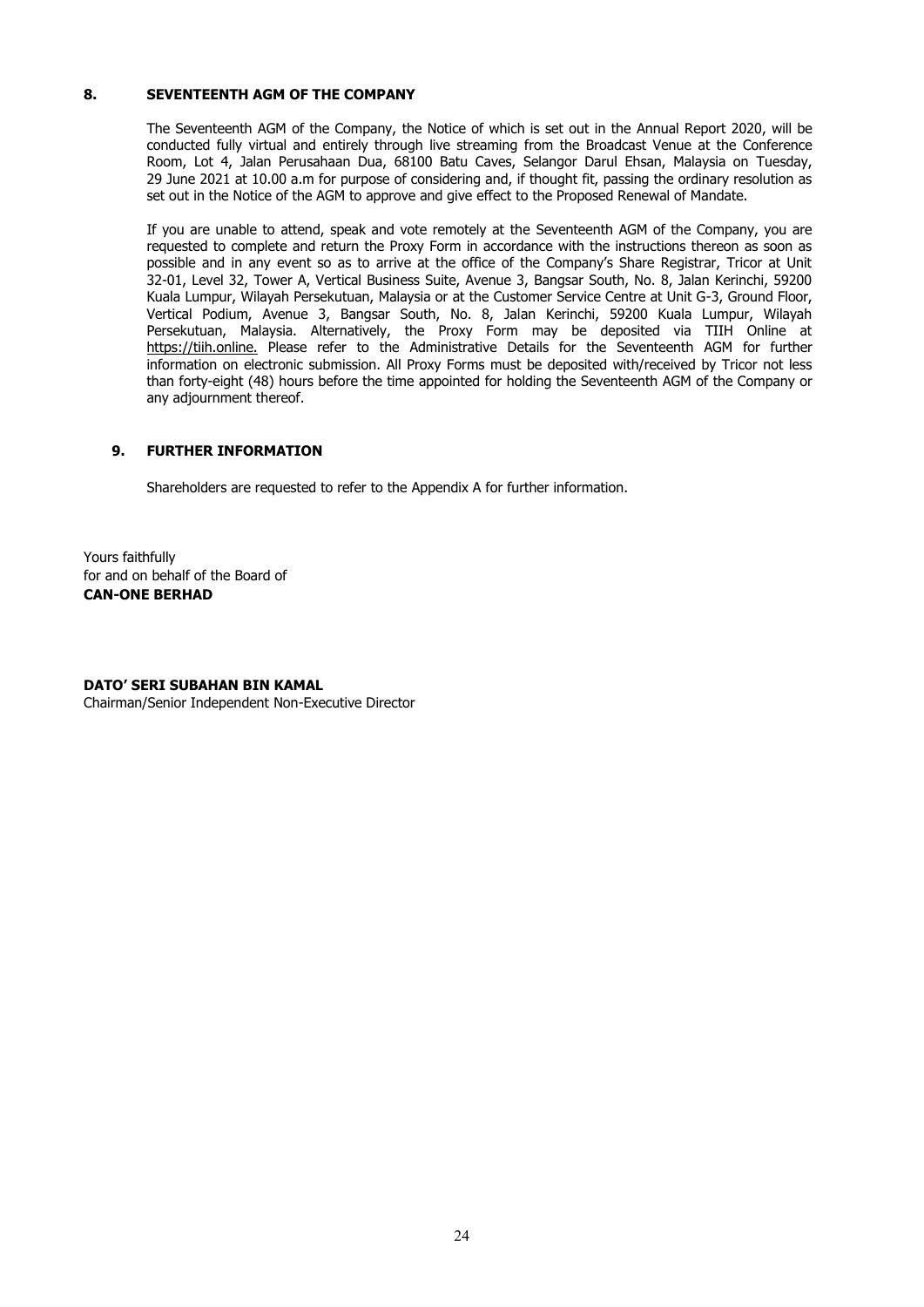### **FURTHER INFORMATION**

### **1. RESPONSIBILITY STATEMENT**

This Circular has been seen and approved by the Directors of Can-One who collectively and individually accept full responsibility for the accuracy of the information given and confirmed that, after making all reasonable enquiries, to the best of their knowledge and belief, there are no other facts, the omission of which would make any statement herein misleading.

### **2. MATERIAL LITIGATION, CLAIMS AND ARBITRATION**

As at LPD, neither Can-One nor its subsidiaries (excluding Box-Pak Group) have engaged in any material litigation, claims or arbitration, either as plaintiff or defendant, which has a material effect on the financial position of Can-One Group and to the best knowledge of the Board, there are no proceedings pending or threatened or any facts likely to give rise to any proceedings which might materially and adversely affect the position or business of Can-One Group.

### **3. MATERIAL CONTRACTS**

Save as disclosed below, neither Can-One nor its subsidiaries (excluding Box-Pak Group) have entered into any material contracts (not being contracts entered into in the ordinary course of business of the Group) within two (2) years preceding the LPD:

(a) On 14 June 2019, Can-One entered into a sale and purchase agreement ("SPA") with Wholesome Dairies Pte Ltd ("WDPL") to dispose in full the entire issued share capital of F & B Nutrition Sdn Bhd through the disposal of the entire share capital of Can Ridge Sdn Bhd to WDPL (and Asia Dairy Creations Sdn Bhd as its nominee transferee) for an aggregate cash consideration of between RM800.0 million to RM1,000.0 million ("Disposal").

On 24 September 2019, the SPA has become unconditional.

Can-One and WDPL had vide a letter dated 17 August 2020, agreed to the final disposal consideration of RM1,000.0 million, calculated based on the audited financial statements of F & B Nutrition Sdn Bhd for the financial year ended 31 December 2019 and in accordance with the terms of the SPA. The final disposal consideration is equivalent to the maximum price payable under the SPA.

(b) Bintang Seribu Sdn Bhd ("BSSB"), an indirect wholly-owned subsidiary of Can-One had on 13 July 2020 entered into 2 Sale and Purchase Agreements ("Former SPAs") with Golden Valley Industries Sdn Bhd ("GVI")("the Vendor"), a subsidiary of Klanggroup Holdings Sdn Bhd, to acquire from GVI, vacant freehold lands i.e. Lot 4 (34.947 acres) and Lot 5 (32.975 acres) ("Said Lots") located at Jalan Akrob, Kapar, Klang, Selangor Darul Ehsan, free from encumbrances and with vacant possession and no buildings erected thereon, at a total cash consideration of RM103,554,411.10 ("Proposed Kapar Acquisition").

BSSB and the Vendor had on 29 December 2020 executed the Deed of Revocation and Rescission to revoke and rescind the Former SPAs. On the same day, TOGO Greenland Sdn Bhd (formerly known as TOGO Palm Oils & Fats Sdn Bhd) ("TGSB"), a wholly-owned subsidiary of Can-One, and the Vendor entered into 2 new Sale and Purchase agreements to acquire the Said Lots ("New SPAs") at the same total cash consideration, and upon the same principal terms and conditions as the Former SPAs, save and except for the Compliance Period under the New SPAs which now refers to the period of 7 months commencing from the date of the New SPAs, and Item 4 of the Conditions Precedent wherein TGSB has to now obtain a facility from a financial institution to fund the purchase of the Said Lots within 4 months commencing from the date of the New SPAs.